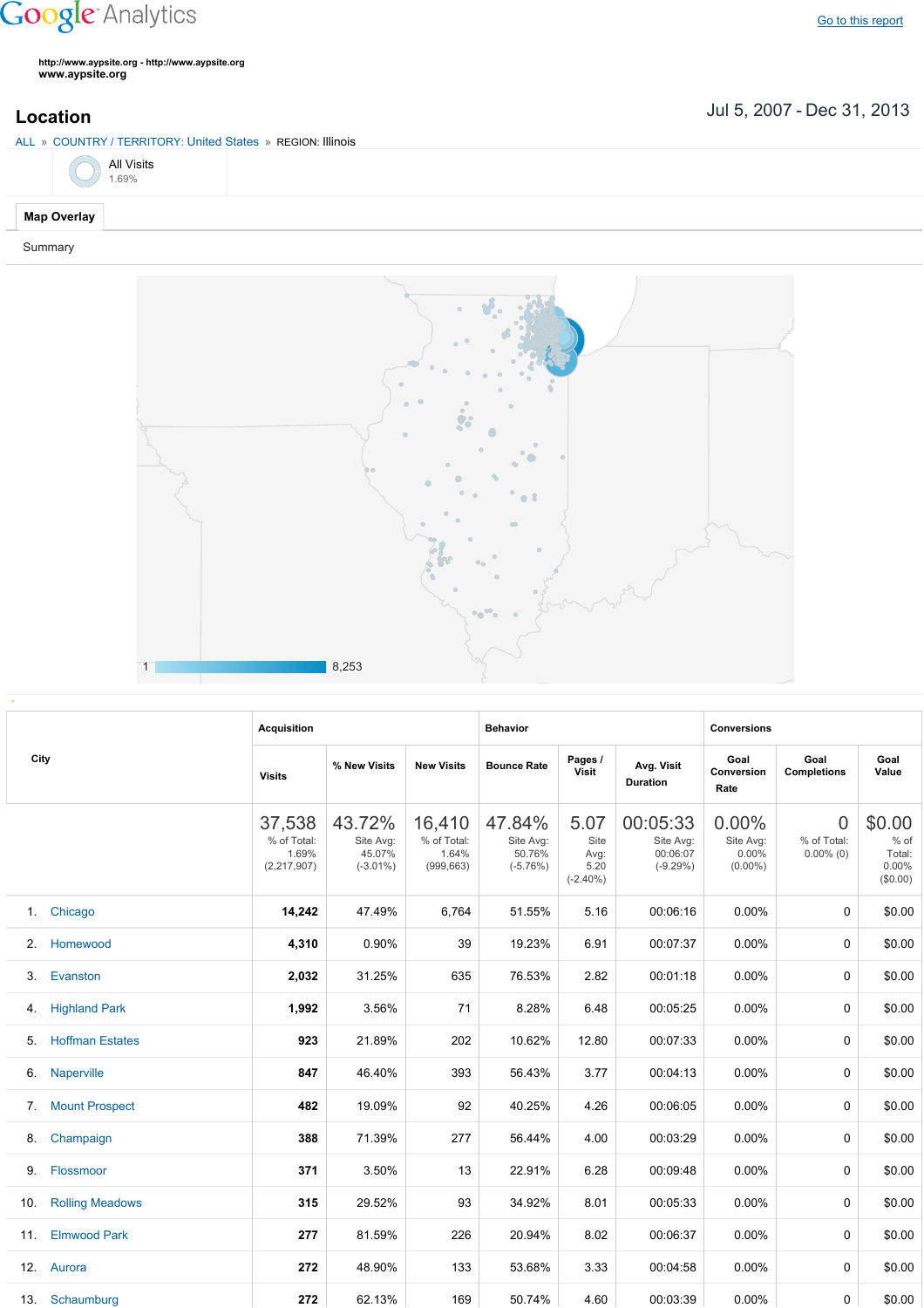|     | 14. Elk Grove Village | 259 | 39.00% | 101 | 70.66% | 2.69 | 00:03:40 | $0.00\%$ | 0 | \$0.00 |
|-----|-----------------------|-----|--------|-----|--------|------|----------|----------|---|--------|
|     | 15. Elmhurst          | 254 | 62.20% | 158 | 50.79% | 7.97 | 00:14:30 | 0.00%    | 0 | \$0.00 |
| 16. | <b>Oak Park</b>       | 254 | 57.09% | 145 | 51.18% | 4.09 | 00:04:46 | $0.00\%$ | 0 | \$0.00 |
|     | 17. Peoria            | 242 | 62.40% | 151 | 73.55% | 2.32 | 00:02:20 | $0.00\%$ | 0 | \$0.00 |
|     | 18. Arlington Heights | 237 | 53.16% | 126 | 43.04% | 6.48 | 00:07:16 | $0.00\%$ | 0 | \$0.00 |
| 19. | <b>Downers Grove</b>  | 234 | 49.15% | 115 | 41.45% | 6.85 | 00:09:23 | $0.00\%$ | 0 | \$0.00 |
|     | 20. Lisle             | 210 | 62.86% | 132 | 42.38% | 6.16 | 00:04:34 | $0.00\%$ | 0 | \$0.00 |
| 21. | <b>Buffalo Grove</b>  | 198 | 34.85% | 69  | 83.84% | 1.69 | 00:01:13 | $0.00\%$ | 0 | \$0.00 |
|     | 22. Rockford          | 195 | 56.92% | 111 | 60.51% | 2.88 | 00:04:08 | $0.00\%$ | 0 | \$0.00 |
| 23. | Lincolnwood           | 193 | 58.55% | 113 | 50.26% | 3.46 | 00:03:46 | $0.00\%$ | 0 | \$0.00 |
|     | 24. Westmont          | 193 | 85.49% | 165 | 20.73% | 8.77 | 00:07:52 | $0.00\%$ | 0 | \$0.00 |
| 25. | Springfield           | 192 | 82.81% | 159 | 74.48% | 5.42 | 00:03:19 | $0.00\%$ | 0 | \$0.00 |
|     | 26. Des Plaines       | 191 | 75.92% | 145 | 64.92% | 2.70 | 00:03:14 | $0.00\%$ | 0 | \$0.00 |
|     | 27. Lombard           | 184 | 55.98% | 103 | 71.74% | 2.49 | 00:01:57 | $0.00\%$ | 0 | \$0.00 |
|     | 28. Harwood Heights   | 176 | 48.86% | 86  | 42.61% | 4.98 | 00:05:43 | $0.00\%$ | 0 | \$0.00 |
| 29. | <b>Deerfield</b>      | 172 | 30.81% | 53  | 29.65% | 7.10 | 00:07:14 | $0.00\%$ | 0 | \$0.00 |
| 30. | Bloomington           | 165 | 80.00% | 132 | 74.55% | 1.96 | 00:01:55 | $0.00\%$ | 0 | \$0.00 |
|     | 31. Wheaton           | 163 | 76.07% | 124 | 60.74% | 3.90 | 00:04:31 | $0.00\%$ | 0 | \$0.00 |
|     | 32. Villa Park        | 140 | 57.86% | 81  | 71.43% | 2.16 | 00:01:48 | $0.00\%$ | 0 | \$0.00 |
| 33. | <b>Lake Zurich</b>    | 120 | 47.50% | 57  | 67.50% | 3.03 | 00:05:51 | $0.00\%$ | 0 | \$0.00 |
|     | 34. Glenview          | 109 | 66.97% | 73  | 51.38% | 5.16 | 00:04:10 | $0.00\%$ | 0 | \$0.00 |
| 35. | <b>Skokie</b>         | 105 | 73.33% | 77  | 57.14% | 3.16 | 00:04:36 | $0.00\%$ | 0 | \$0.00 |
|     | 36. Itasca            | 104 | 49.04% | 51  | 32.69% | 5.31 | 00:07:53 | $0.00\%$ | 0 | \$0.00 |
|     | 37. Palatine          | 104 | 89.42% | 93  | 69.23% | 2.18 | 00:03:14 | $0.00\%$ | 0 | \$0.00 |
|     | 38. DeKalb            | 100 | 62.00% | 62  | 65.00% | 2.61 | 00:05:29 | $0.00\%$ | 0 | \$0.00 |
|     | 39. Wheeling          | 98  | 29.59% | 29  | 24.49% | 6.53 | 00:06:12 | $0.00\%$ | 0 | \$0.00 |
|     | 40. Plainfield        | 96  | 50.00% | 48  | 55.21% | 3.11 | 00:05:32 | $0.00\%$ | 0 | \$0.00 |
|     | 41. Vernon Hills      | 93  | 62.37% | 58  | 54.84% | 4.34 | 00:04:25 | $0.00\%$ | 0 | \$0.00 |
|     | 42. Park Ridge        | 90  | 73.33% | 66  | 54.44% | 3.13 | 00:02:47 | $0.00\%$ | 0 | \$0.00 |
|     | 43. Carpentersville   | 88  | 78.41% | 69  | 57.95% | 3.17 | 00:03:00 | $0.00\%$ | 0 | \$0.00 |
|     | 44. Glen Ellyn        | 88  | 81.82% | 72  | 55.68% | 4.90 | 00:07:26 | $0.00\%$ | 0 | \$0.00 |
|     | 45. Wood Dale         | 88  | 57.95% | 51  | 50.00% | 4.80 | 00:07:11 | $0.00\%$ | 0 | \$0.00 |
| 46. | Carbondale            | 87  | 80.46% | 70  | 59.77% | 2.84 | 00:03:24 | $0.00\%$ | 0 | \$0.00 |
|     | 47. Niles             | 85  | 69.41% | 59  | 65.88% | 3.85 | 00:05:49 | $0.00\%$ | 0 | \$0.00 |
|     | 48. Woodridge         | 85  | 70.59% | 60  | 65.88% | 3.48 | 00:02:50 | $0.00\%$ | 0 | \$0.00 |
|     | 49. Bolingbrook       | 84  | 75.00% | 63  | 72.62% | 6.68 | 00:07:48 | $0.00\%$ | 0 | \$0.00 |
|     | 50. Joliet            | 82  | 64.63% | 53  | 65.85% | 3.21 | 00:04:34 | $0.00\%$ | 0 | \$0.00 |
|     | 51. Streamwood        | 79  | 45.57% | 36  | 45.57% | 6.06 | 00:08:17 | $0.00\%$ | 0 | \$0.00 |
|     | 52. Loves Park        | 73  | 83.56% | 61  | 68.49% | 4.40 | 00:03:57 | $0.00\%$ | 0 | \$0.00 |
|     | 53. Elgin             | 72  | 79.17% | 57  | 77.78% | 2.11 | 00:01:54 | $0.00\%$ | 0 | \$0.00 |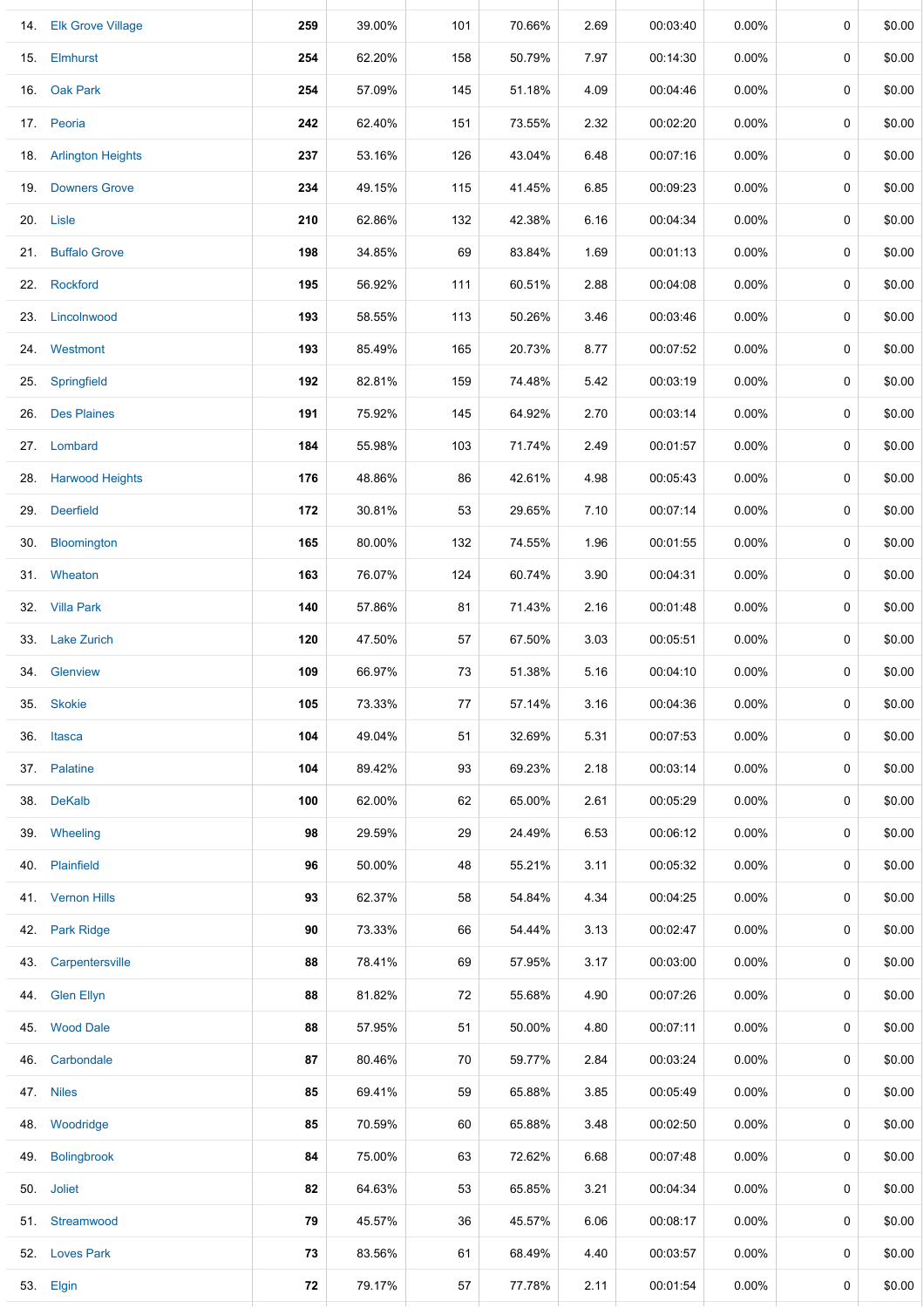| 54. | Addison                              | 71 | 74.65% | 53 | 66.20% | 2.66  | 00:02:19 | 0.00%    | 0           | \$0.00      |
|-----|--------------------------------------|----|--------|----|--------|-------|----------|----------|-------------|-------------|
| 55. | Gurnee                               | 71 | 77.46% | 55 | 69.01% | 2.38  | 00:03:17 | 0.00%    | 0           | \$0.00      |
|     | 56. Cicero                           | 70 | 47.14% | 33 | 47.14% | 5.37  | 00:06:28 | 0.00%    | 0           | \$0.00      |
|     | 57. Lemont                           | 70 | 61.43% | 43 | 50.00% | 4.10  | 00:05:52 | 0.00%    | 0           | \$0.00      |
|     | 58. Mattoon                          | 70 | 34.29% | 24 | 18.57% | 5.17  | 00:09:53 | 0.00%    | 0           | \$0.00      |
| 59. | <b>Bensenville</b>                   | 68 | 70.59% | 48 | 50.00% | 4.51  | 00:07:02 | 0.00%    | 0           | \$0.00      |
|     | 60. Moline                           | 67 | 85.07% | 57 | 64.18% | 2.57  | 00:02:52 | $0.00\%$ | 0           | \$0.00      |
|     | 61. Roselle                          | 66 | 77.27% | 51 | 65.15% | 2.64  | 00:03:01 | $0.00\%$ | 0           | \$0.00      |
| 62. | <b>Carol Stream</b>                  | 64 | 53.12% | 34 | 76.56% | 2.08  | 00:01:19 | $0.00\%$ | 0           | \$0.00      |
| 63. | Northbrook                           | 64 | 73.44% | 47 | 71.88% | 2.47  | 00:03:10 | $0.00\%$ | 0           | \$0.00      |
|     | 64. Waukegan                         | 64 | 54.69% | 35 | 43.75% | 3.44  | 00:07:06 | $0.00\%$ | 0           | \$0.00      |
| 65. | Normal                               | 63 | 93.65% | 59 | 65.08% | 1.81  | 00:01:29 | $0.00\%$ | 0           | \$0.00      |
| 66. | Chicago O'Hare International Airport | 57 | 35.09% | 20 | 31.58% | 5.95  | 00:08:47 | $0.00\%$ | 0           | \$0.00      |
| 67. | Kenilworth                           | 57 | 17.54% | 10 | 14.04% | 6.04  | 00:07:30 | $0.00\%$ | $\mathbf 0$ | \$0.00      |
| 68. | Libertyville                         | 55 | 70.91% | 39 | 61.82% | 3.22  | 00:03:00 | 0.00%    | 0           | \$0.00      |
| 69. | <b>Orland Park</b>                   | 55 | 83.64% | 46 | 70.91% | 2.51  | 00:02:01 | 0.00%    | 0           | \$0.00      |
| 70. | Algonquin                            | 54 | 64.81% | 35 | 70.37% | 3.56  | 00:01:29 | 0.00%    | 0           | \$0.00      |
|     | 71. Zion                             | 54 | 7.41%  | 4  | 25.93% | 4.41  | 00:09:23 | 0.00%    | 0           | \$0.00      |
| 72. | Barrington                           | 53 | 81.13% | 43 | 64.15% | 5.08  | 00:07:19 | 0.00%    | 0           | \$0.00      |
| 73. | Oak Lawn                             | 52 | 80.77% | 42 | 59.62% | 5.13  | 00:05:42 | $0.00\%$ | 0           | \$0.00      |
| 74. | Edwardsville                         | 51 | 96.08% | 49 | 74.51% | 1.71  | 00:00:53 | 0.00%    | 0           | \$0.00      |
|     | 75. Morton                           | 51 | 33.33% | 17 | 29.41% | 7.96  | 00:21:07 | 0.00%    | 0           | \$0.00      |
|     | 76. Alsip                            | 50 | 58.00% | 29 | 48.00% | 5.44  | 00:04:10 | $0.00\%$ | 0           | \$0.00      |
|     | 77. Darien                           | 50 | 82.00% | 41 | 80.00% | 2.24  | 00:01:10 | $0.00\%$ | 0           | \$0.00      |
| 78. | <b>Lake Forest</b>                   | 49 | 81.63% | 40 | 71.43% | 2.29  | 00:07:36 | $0.00\%$ | 0           | \$0.00      |
|     | 79. Lake in the Hills                | 49 | 83.67% | 41 | 42.86% | 5.47  | 00:01:58 | $0.00\%$ | 0           | \$0.00      |
|     | 80. St. Charles                      | 48 | 85.42% | 41 | 79.17% | 1.40  | 00:00:40 | $0.00\%$ | 0           | \$0.00      |
|     | 81. Wilmette                         | 47 | 78.72% | 37 | 59.57% | 2.68  | 00:03:39 | $0.00\%$ | 0           | \$0.00      |
| 82. | Berwyn                               | 46 | 71.74% | 33 | 63.04% | 2.30  | 00:04:00 | $0.00\%$ | 0           | \$0.00      |
|     | 83. McHenry                          | 46 | 95.65% | 44 | 76.09% | 3.57  | 00:06:03 | $0.00\%$ | 0           | \$0.00      |
|     | 84. Batavia                          | 45 | 91.11% | 41 | 75.56% | 2.29  | 00:01:33 | 0.00%    | 0           | \$0.00      |
|     | 85. Crystal Lake                     | 45 | 66.67% | 30 | 64.44% | 2.16  | 00:00:59 | $0.00\%$ | 0           | \$0.00      |
|     | 86. Round Lake                       | 45 | 77.78% | 35 | 66.67% | 13.60 | 00:05:10 | $0.00\%$ | 0           | \$0.00      |
| 87. | <b>Sugar Grove</b>                   | 45 | 22.22% | 10 | 22.22% | 9.07  | 00:08:58 | $0.00\%$ | 0           | \$0.00      |
|     | 88. Warrenville                      | 45 | 28.89% | 13 | 31.11% | 5.40  | 00:06:46 | $0.00\%$ | 0           | \$0.00      |
|     | 89. Winnetka                         | 45 | 42.22% | 19 | 37.78% | 4.78  | 00:09:34 | $0.00\%$ | 0           | \$0.00      |
| 90. | Jacksonville                         | 44 | 20.45% | 9  | 59.09% | 4.00  | 00:15:33 | 0.00%    | 0           | \$0.00      |
| 91. | <b>Mundelein</b>                     | 44 | 79.55% | 35 | 79.55% | 2.84  | 00:03:03 | $0.00\%$ | 0           | \$0.00      |
|     | 92. Lockport                         | 43 | 46.51% | 20 | 39.53% | 5.40  | 00:06:42 | $0.00\%$ | 0           | \$0.00      |
| 93. | <b>Clarendon Hills</b>               | 42 | 78.57% | 33 | 66.67% | 2.40  | 00:02:03 | $0.00\%$ | 0           | \$0.00      |
| QΔ  | Rartlett                             | 41 | 82 03% | 34 | 70 73% | 278   | 00.0250  | U UUN    | $\Omega$    | $S$ $O$ $O$ |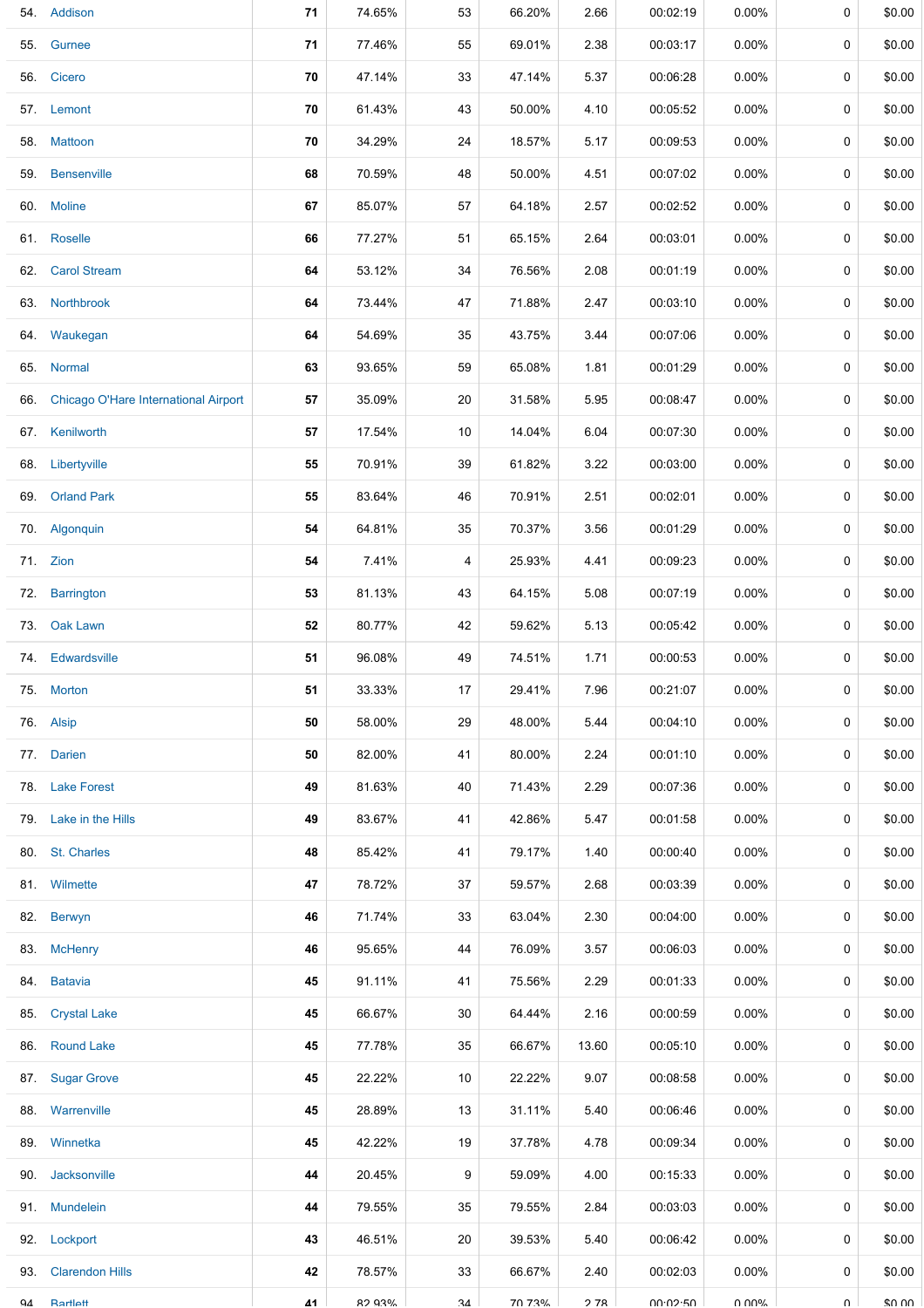|      | 95. Mokena            | 41 | 87.80%  | 36 | 73.17% | 2.71 | 00:02:48 | $0.00\%$ | 0           | \$0.00 |
|------|-----------------------|----|---------|----|--------|------|----------|----------|-------------|--------|
| 96.  | Romeoville            | 41 | 87.80%  | 36 | 56.10% | 2.10 | 00:01:37 | $0.00\%$ | 0           | \$0.00 |
|      | 97. Forest Park       | 40 | 52.50%  | 21 | 45.00% | 4.95 | 00:06:47 | 0.00%    | 0           | \$0.00 |
| 98.  | <b>Morton Grove</b>   | 40 | 85.00%  | 34 | 62.50% | 1.85 | 00:01:15 | $0.00\%$ | 0           | \$0.00 |
| 99.  | Bloomingdale          | 39 | 74.36%  | 29 | 76.92% | 2.62 | 00:02:06 | $0.00\%$ | 0           | \$0.00 |
| 100. | <b>Evergreen Park</b> | 39 | 89.74%  | 35 | 74.36% | 1.92 | 00:01:13 | 0.00%    | 0           | \$0.00 |
|      | 101. Glendale Heights | 39 | 79.49%  | 31 | 66.67% | 3.26 | 00:04:18 | 0.00%    | 0           | \$0.00 |
| 102. | Collinsville          | 38 | 78.95%  | 30 | 84.21% | 1.37 | 00:00:20 | $0.00\%$ | 0           | \$0.00 |
|      | 103. Hinsdale         | 38 | 84.21%  | 32 | 76.32% | 2.05 | 00:02:27 | $0.00\%$ | 0           | \$0.00 |
|      | 104. North Chicago    | 38 | 65.79%  | 25 | 57.89% | 4.21 | 00:05:31 | $0.00\%$ | 0           | \$0.00 |
|      | 105. Lincolnshire     | 37 | 83.78%  | 31 | 75.68% | 2.38 | 00:02:58 | $0.00\%$ | 0           | \$0.00 |
|      | 106. Franklin Park    | 36 | 72.22%  | 26 | 61.11% | 3.08 | 00:03:37 | $0.00\%$ | 0           | \$0.00 |
|      | 107. Oak Brook        | 36 | 80.56%  | 29 | 52.78% | 2.53 | 00:03:16 | 0.00%    | 0           | \$0.00 |
|      | 108. Tinley Park      | 36 | 83.33%  | 30 | 75.00% | 1.81 | 00:01:14 | $0.00\%$ | 0           | \$0.00 |
|      | 109. Bedford Park     | 35 | 88.57%  | 31 | 88.57% | 1.57 | 00:00:32 | $0.00\%$ | 0           | \$0.00 |
|      | 110. O'Fallon         | 34 | 67.65%  | 23 | 52.94% | 3.12 | 00:02:52 | $0.00\%$ | 0           | \$0.00 |
|      | 111. Quincy           | 34 | 79.41%  | 27 | 82.35% | 1.97 | 00:02:03 | $0.00\%$ | 0           | \$0.00 |
|      | 112. Urbana           | 34 | 82.35%  | 28 | 79.41% | 1.79 | 00:01:36 | 0.00%    | 0           | \$0.00 |
|      | 113 Charleston        | 32 | 87.50%  | 28 | 56.25% | 2.59 | 00:02:06 | $0.00\%$ | 0           | \$0.00 |
|      | 114. Decatur          | 32 | 90.62%  | 29 | 84.38% | 1.47 | 00:00:27 | 0.00%    | 0           | \$0.00 |
|      | 115. Sycamore         | 32 | 84.38%  | 27 | 68.75% | 2.19 | 00:01:43 | 0.00%    | 0           | \$0.00 |
|      | 116. Belleville       | 31 | 90.32%  | 28 | 87.10% | 1.42 | 00:02:24 | $0.00\%$ | 0           | \$0.00 |
|      | 117. Galesburg        | 31 | 90.32%  | 28 | 80.65% | 2.26 | 00:01:37 | $0.00\%$ | $\mathbf 0$ | \$0.00 |
|      | 118. Geneva           | 31 | 90.32%  | 28 | 70.97% | 2.68 | 00:04:32 | $0.00\%$ | 0           | \$0.00 |
|      | 119. River Forest     | 31 | 74.19%  | 23 | 61.29% | 2.29 | 00:02:58 | $0.00\%$ | 0           | \$0.00 |
|      | 120. Fairview Heights | 30 | 76.67%  | 23 | 66.67% | 3.37 | 00:02:41 | $0.00\%$ | 0           | \$0.00 |
|      | 121. Midlothian       | 30 | 73.33%  | 22 | 63.33% | 2.60 | 00:03:22 | $0.00\%$ | 0           | \$0.00 |
|      | 122. Schiller Park    | 30 | 60.00%  | 18 | 63.33% | 3.30 | 00:03:01 | $0.00\%$ | 0           | \$0.00 |
|      | 123. Danville         | 28 | 53.57%  | 15 | 92.86% | 1.14 | 00:00:02 | $0.00\%$ | 0           | \$0.00 |
|      | 124. Melrose Park     | 28 | 67.86%  | 19 | 53.57% | 2.86 | 00:02:55 | $0.00\%$ | 0           | \$0.00 |
|      | 125. Cary             | 27 | 92.59%  | 25 | 66.67% | 1.48 | 00:00:26 | $0.00\%$ | 0           | \$0.00 |
|      | 126. Chicago Ridge    | 27 | 66.67%  | 18 | 81.48% | 1.85 | 00:01:01 | $0.00\%$ | 0           | \$0.00 |
|      | 127. Oswego           | 27 | 100.00% | 27 | 77.78% | 1.48 | 00:01:10 | $0.00\%$ | 0           | \$0.00 |
|      | 128. Lansing          | 26 | 76.92%  | 20 | 69.23% | 2.00 | 00:02:12 | $0.00\%$ | 0           | \$0.00 |
|      | 129. La Grange        | 25 | 92.00%  | 23 | 64.00% | 2.96 | 00:02:53 | $0.00\%$ | 0           | \$0.00 |
|      | 130. Hillside         | 23 | 78.26%  | 18 | 78.26% | 3.87 | 00:02:35 | $0.00\%$ | 0           | \$0.00 |
|      | 131. Marion           | 23 | 86.96%  | 20 | 69.57% | 1.83 | 00:00:32 | $0.00\%$ | 0           | \$0.00 |
|      | 132. Grayslake        | 22 | 95.45%  | 21 | 81.82% | 1.45 | 00:01:38 | $0.00\%$ | 0           | \$0.00 |
|      | 133. Hampshire        | 22 | 45.45%  | 10 | 72.73% | 6.50 | 00:12:13 | $0.00\%$ | 0           | \$0.00 |
|      | 134. Peru             | 21 | 85.71%  | 18 | 85.71% | 1.76 | 00:01:00 | $0.00\%$ | 0           | \$0.00 |

94. Bartlett **41** 82.93% 34 70.73% 2.78 00:02:50 0.00% 0 \$0.00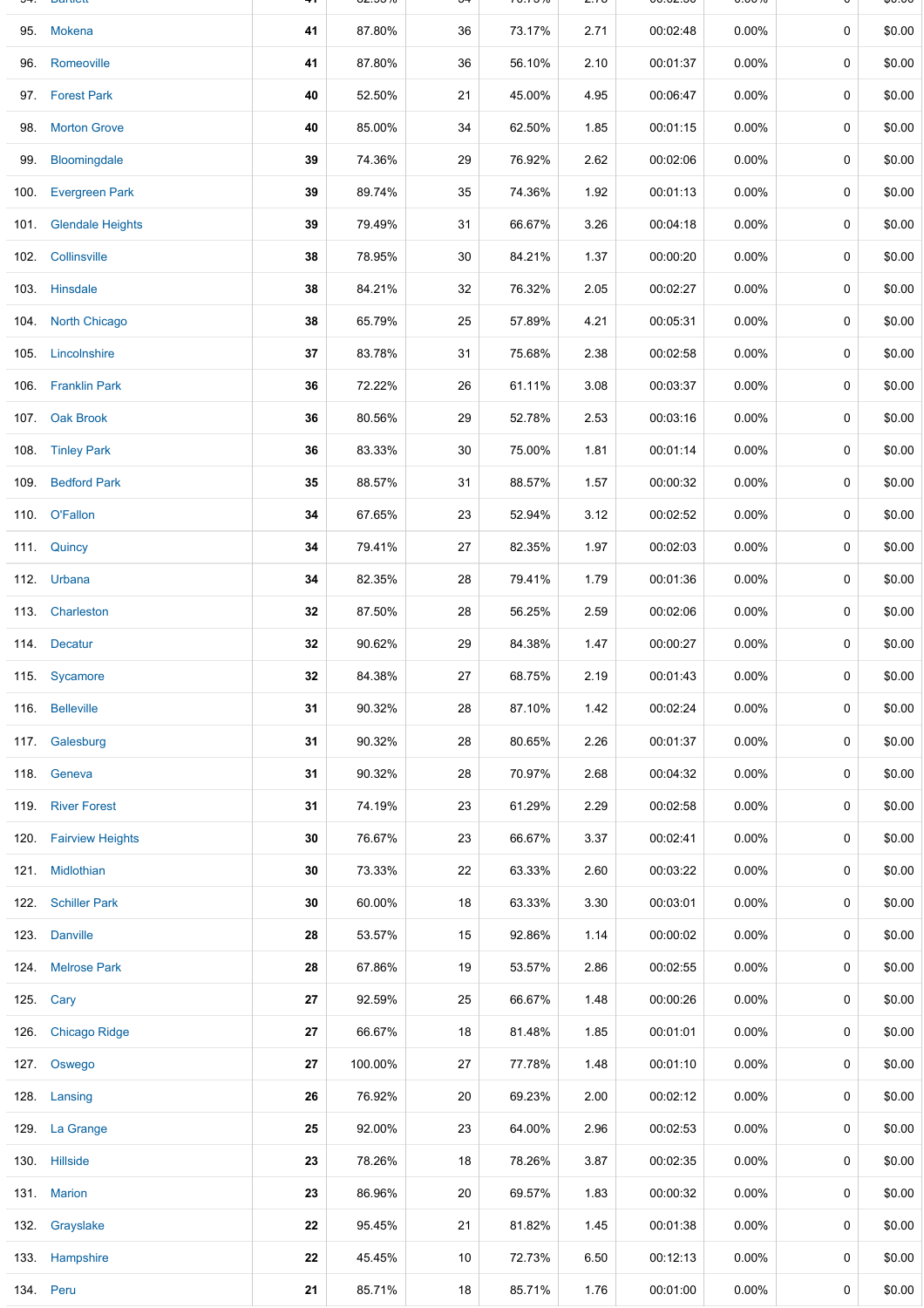| 135.    | <b>Rock Island</b>   | 21                       | 95.24%   | 20                       | 76.19%               | 1.48           | 00:00:28 | $0.00\%$ | 0 | \$0.00        |
|---------|----------------------|--------------------------|----------|--------------------------|----------------------|----------------|----------|----------|---|---------------|
|         | 136. (not set)       | 20                       | 60.00%   | 12                       | 60.00%               | 2.55           | 00:28:42 | $0.00\%$ | 0 | \$0.00        |
|         | 137. Bellwood        | 20                       | 55.00%   | 11                       | 50.00%               | 3.05           | 00:02:32 | $0.00\%$ | 0 | \$0.00        |
|         | 138. Macomb          | 20                       | 90.00%   | 18                       | 80.00%               | 1.90           | 00:01:19 | $0.00\%$ | 0 | \$0.00        |
| 139.    | <b>Oak Forest</b>    | 20                       | 90.00%   | 18                       | 70.00%               | 3.10           | 00:02:59 | $0.00\%$ | 0 | \$0.00        |
|         | 140 River Grove      | 20                       | 80.00%   | 16                       | 60.00%               | 2.95           | 00:02:25 | $0.00\%$ | 0 | \$0.00        |
|         | 141. Winfield        | 20                       | 85.00%   | 17                       | 70.00%               | 1.80           | 00:02:01 | $0.00\%$ | 0 | \$0.00        |
|         | 142 Effingham        | 19                       | 89.47%   | 17                       | 78.95%               | 1.21           | 00:00:03 | $0.00\%$ | 0 | \$0.00        |
|         | 143 Granite City     | 19                       | 84.21%   | 16                       | 63.16%               | 2.58           | 00:01:21 | $0.00\%$ | 0 | \$0.00        |
|         | 144. Western Springs | 19                       | 84.21%   | 16                       | 68.42%               | 2.89           | 00:02:52 | $0.00\%$ | 0 | \$0.00        |
|         | 145. Woodstock       | 18                       | 88.89%   | 16                       | 83.33%               | 1.39           | 00:02:03 | $0.00\%$ | 0 | \$0.00        |
|         | 146. Coal City       | 17                       | 64.71%   | 11                       | 58.82%               | 4.76           | 00:01:27 | $0.00\%$ | 0 | \$0.00        |
|         | 147. Hometown        | 17                       | 94.12%   | 16                       | 70.59%               | 1.94           | 00:06:22 | $0.00\%$ | 0 | \$0.00        |
|         | 148. Maywood         | 17                       | 76.47%   | 13                       | 70.59%               | 1.35           | 00:00:21 | $0.00\%$ | 0 | \$0.00        |
|         | 149. Pekin           | 17                       | 100.00%  | 17                       | 70.59%               | 1.41           | 00:01:42 | $0.00\%$ | 0 | \$0.00        |
| 150.    | <b>Dundee</b>        | 16                       | 43.75%   | $\overline{7}$           | 56.25%               | 4.75           | 00:03:06 | $0.00\%$ | 0 | \$0.00        |
|         | 151 New Lenox        | 16                       | 100.00%  | 16                       | 68.75%               | 1.81           | 00:01:02 | $0.00\%$ | 0 | \$0.00        |
| 152.    | Washington           | 16                       | 81.25%   | 13                       | 62.50%               | 2.62           | 00:06:34 | $0.00\%$ | 0 | \$0.00        |
|         | 153. West Chicago    | 16                       | 81.25%   | 13                       | 56.25%               | 2.81           | 00:09:22 | $0.00\%$ | 0 | \$0.00        |
|         | 154. Alton           | 15                       | 86.67%   | 13                       | 93.33%               | 1.13           | 00:00:01 | $0.00\%$ | 0 | \$0.00        |
| 155.    | <b>Burbank</b>       | 15                       | 93.33%   | 14                       | 86.67%               | 1.20           | 00:00:24 | $0.00\%$ | 0 | \$0.00        |
|         | 156. Calumet City    | 15                       | 100.00%  | 15                       | 80.00%               | 2.33           | 00:00:25 | $0.00\%$ | 0 | \$0.00        |
|         | 157. Huntley         | 15                       | 93.33%   | 14                       | 80.00%               | 2.67           | 00:01:17 | $0.00\%$ | 0 | \$0.00        |
|         | 158. La Grange Park  | 15                       | 60.00%   | 9                        | 60.00%               | 3.80           | 00:04:43 | 0.00%    | 0 | \$0.00        |
|         | 159. Medinah         | 15                       | 73.33%   | 11                       | 46.67%               | 3.53           | 00:05:13 | $0.00\%$ | 0 | \$0.00        |
|         | 160. Olney           | 15                       | 73.33%   | 11                       | 86.67%               | 1.20           | 00:00:11 | $0.00\%$ | 0 | \$0.00        |
|         | 161. Roscoe          | 15                       | 93.33%   | 14                       | 73.33%               | 1.47           | 00:00:30 | $0.00\%$ | 0 | \$0.00        |
|         | 162. Westchester     | 15                       | 73.33%   | 11                       | 86.67%               | 1.53           | 00:00:23 | $0.00\%$ | 0 | \$0.00        |
|         | 163. Crete           | 14                       | 57.14%   | 8                        | 92.86%               | 1.14           | 00:00:27 | $0.00\%$ | 0 | \$0.00        |
|         | 164. Dolton          | 14                       | 100.00%  | 14                       | 100.00%              | 1.00           | 00:00:00 | $0.00\%$ | 0 | \$0.00        |
|         | 165. Frankfort       | 14                       | 92.86%   | 13                       | 78.57%               | 1.57           | 00:00:57 | $0.00\%$ | 0 | \$0.00        |
|         | 166 Montgomery       | 14                       | 100.00%  | 14                       | 78.57%               | 1.36           | 00:00:10 | $0.00\%$ | 0 | \$0.00        |
|         | 167 Mount Vernon     | 14                       | 92.86%   | 13                       | 85.71%               | 1.14           | 00:00:29 | $0.00\%$ | 0 | \$0.00        |
|         | 168. Richmond        | 14                       | 64.29%   | 9                        | 42.86%               | 3.71           | 00:06:58 | $0.00\%$ | 0 | \$0.00        |
|         | 169. Berkeley        | 13                       | 84.62%   | 11                       | 61.54%               | 3.62           | 00:04:25 | $0.00\%$ | 0 | \$0.00        |
|         | 170. East Dubuque    | 13                       | 100.00%  | 13                       | 30.77%               | 7.23           | 00:08:08 | $0.00\%$ | 0 | \$0.00        |
|         | 171. East Peoria     | 13                       | 76.92%   | 10                       | 61.54%               | 2.15           | 00:02:51 | $0.00\%$ | 0 | \$0.00        |
|         | 172. Hines           | 13                       | 84.62%   | 11                       | 61.54%               | 4.08           | 00:02:40 | $0.00\%$ | 0 | \$0.00        |
|         | 173. Palos Hills     | 13                       | 92.31%   | 12                       | 53.85%               | 4.38           | 00:02:28 | $0.00\%$ | 0 | \$0.00        |
|         | 174. Blue Island     | 12                       | 83.33%   | 10                       | 58.33%               | 3.25           | 00:06:47 | $0.00\%$ | 0 | \$0.00        |
| $- - -$ |                      | $\overline{\phantom{a}}$ | $\cdots$ | $\overline{\phantom{a}}$ | $\sim$ $\sim$ $\sim$ | $\overline{1}$ |          | 200      |   | $\sim$ $\sim$ |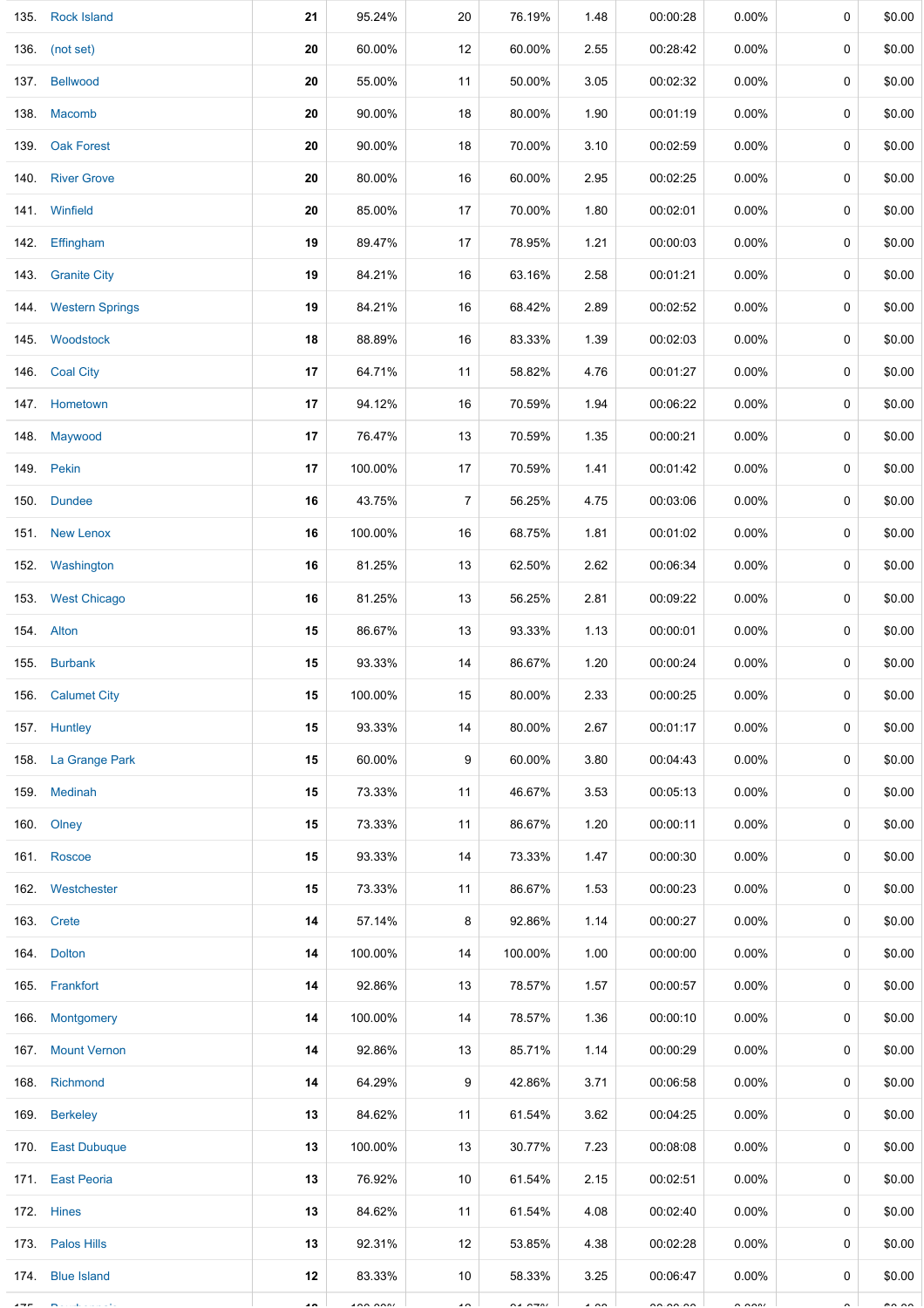| 175. | <b>Bourbonnais</b>      | 12             | 100.00% | 12             | 91.67%  | 1.08  | 00:00:00 | $0.00\%$ | 0 | \$0.00 |
|------|-------------------------|----------------|---------|----------------|---------|-------|----------|----------|---|--------|
| 176. | <b>Prospect Heights</b> | 12             | 66.67%  | 8              | 66.67%  | 4.33  | 00:08:41 | $0.00\%$ | 0 | \$0.00 |
|      | 177. Worth              | 12             | 83.33%  | 10             | 83.33%  | 2.33  | 00:00:48 | $0.00\%$ | 0 | \$0.00 |
| 178. | <b>Bridgeview</b>       | 11             | 90.91%  | 10             | 72.73%  | 2.00  | 00:00:42 | $0.00\%$ | 0 | \$0.00 |
| 179. | <b>Glen Carbon</b>      | 11             | 100.00% | 11             | 72.73%  | 1.73  | 00:00:37 | $0.00\%$ | 0 | \$0.00 |
| 180. | <b>North Aurora</b>     | 11             | 63.64%  | 7              | 63.64%  | 1.82  | 00:02:37 | 0.00%    | 0 | \$0.00 |
|      | 181. Park Forest        | 11             | 100.00% | 11             | 81.82%  | 1.27  | 00:00:52 | $0.00\%$ | 0 | \$0.00 |
| 182. | <b>Sterling</b>         | 11             | 90.91%  | 10             | 81.82%  | 1.18  | 00:00:02 | $0.00\%$ | 0 | \$0.00 |
|      | 183. Stone Park         | 11             | 90.91%  | 10             | 72.73%  | 1.91  | 00:02:30 | $0.00\%$ | 0 | \$0.00 |
|      | 184 Summit              | 11             | 81.82%  | 9              | 72.73%  | 2.45  | 00:03:06 | $0.00\%$ | 0 | \$0.00 |
|      | 185. Techny             | 11             | 100.00% | 11             | 63.64%  | 1.82  | 00:02:56 | $0.00\%$ | 0 | \$0.00 |
| 186. | <b>Brookfield</b>       | 10             | 100.00% | 10             | 70.00%  | 1.30  | 00:02:45 | $0.00\%$ | 0 | \$0.00 |
| 187. | <b>Cherry Valley</b>    | 10             | 80.00%  | 8              | 70.00%  | 2.00  | 00:00:36 | $0.00\%$ | 0 | \$0.00 |
|      | 188. Cortland           | 10             | 100.00% | 10             | 70.00%  | 1.40  | 00:00:24 | $0.00\%$ | 0 | \$0.00 |
| 189. | Dixon                   | 10             | 90.00%  | 9              | 70.00%  | 2.40  | 00:01:01 | $0.00\%$ | 0 | \$0.00 |
| 190. | Dupo                    | 10             | 80.00%  | 8              | 90.00%  | 1.10  | 00:00:18 | $0.00\%$ | 0 | \$0.00 |
| 191. | <b>East Alton</b>       | 10             | 90.00%  | 9              | 60.00%  | 2.90  | 00:03:16 | $0.00\%$ | 0 | \$0.00 |
|      | 192. Fox River Grove    | 10             | 80.00%  | 8              | 60.00%  | 3.10  | 00:07:34 | $0.00\%$ | 0 | \$0.00 |
| 193. | Geneseo                 | 10             | 100.00% | 10             | 100.00% | 1.00  | 00:00:00 | $0.00\%$ | 0 | \$0.00 |
|      | 194. Lyons              | 10             | 60.00%  | 6              | 60.00%  | 3.20  | 00:03:23 | $0.00\%$ | 0 | \$0.00 |
|      | 195. Matteson           | 10             | 90.00%  | 9              | 80.00%  | 1.30  | 00:00:13 | $0.00\%$ | 0 | \$0.00 |
|      | 196. Monmouth           | 10             | 100.00% | 10             | 70.00%  | 1.30  | 00:00:57 | $0.00\%$ | 0 | \$0.00 |
|      | 197. South Elgin        | 10             | 100.00% | 10             | 80.00%  | 2.60  | 00:01:23 | $0.00\%$ | 0 | \$0.00 |
|      | 198. Antioch            | 9              | 100.00% | 9              | 77.78%  | 1.22  | 00:00:04 | $0.00\%$ | 0 | \$0.00 |
| 199. | <b>Bradley</b>          | 9              | 100.00% | 9              | 77.78%  | 2.00  | 00:00:55 | $0.00\%$ | 0 | \$0.00 |
|      | 200. Fox Lake           | 9              | 88.89%  | 8              | 44.44%  | 2.44  | 00:01:21 | $0.00\%$ | 0 | \$0.00 |
|      | 201. Glencoe            | 9              | 100.00% | 9              | 55.56%  | 2.44  | 00:00:59 | 0.00%    | 0 | \$0.00 |
|      | 202. Lake Villa         | 9              | 100.00% | 9              | 55.56%  | 1.67  | 00:03:28 | $0.00\%$ | 0 | \$0.00 |
|      | 203. Minooka            | 9              | 88.89%  | 8              | 100.00% | 1.00  | 00:00:00 | $0.00\%$ | 0 | \$0.00 |
| 204. | Ottawa                  | 9              | 100.00% | 9              | 66.67%  | 6.11  | 00:04:15 | $0.00\%$ | 0 | \$0.00 |
|      | 205. Scott AFB          | 9              | 88.89%  | 8              | 77.78%  | 1.33  | 00:00:08 | $0.00\%$ | 0 | \$0.00 |
| 206. | St. Clair               | 9              | 88.89%  | 8              | 88.89%  | 1.89  | 00:00:07 | $0.00\%$ | 0 | \$0.00 |
| 207. | <b>Belvidere</b>        | 8              | 50.00%  | 4              | 75.00%  | 1.25  | 00:00:17 | $0.00\%$ | 0 | \$0.00 |
| 208. | <b>Chicago Heights</b>  | 8              | 75.00%  | 6              | 75.00%  | 1.25  | 00:02:19 | $0.00\%$ | 0 | \$0.00 |
|      | 209. La Fox             | 8              | 100.00% | 8              | 87.50%  | 2.12  | 00:03:46 | $0.00\%$ | 0 | \$0.00 |
| 210. | <b>Manteno</b>          | 8              | 87.50%  | $\overline{7}$ | 62.50%  | 3.12  | 00:05:24 | $0.00\%$ | 0 | \$0.00 |
|      | 211. Palos Heights      | 8              | 62.50%  | 5              | 87.50%  | 1.12  | 00:00:53 | 0.00%    | 0 | \$0.00 |
|      | 212. Waterloo           | 8              | 100.00% | 8              | 87.50%  | 1.25  | 00:03:25 | $0.00\%$ | 0 | \$0.00 |
| 213. | <b>Broadview</b>        | $\overline{7}$ | 57.14%  | 4              | 28.57%  | 11.29 | 00:12:47 | $0.00\%$ | 0 | \$0.00 |
|      | 214. Columbia           | $\overline{7}$ | 100.00% | 7              | 71.43%  | 1.29  | 00:00:44 | $0.00\%$ | 0 | \$0.00 |
|      | 215. East Moline        | 7              | 85.71%  | 6              | 71.43%  | 2.43  | 00:01:45 | $0.00\%$ | 0 | \$0.00 |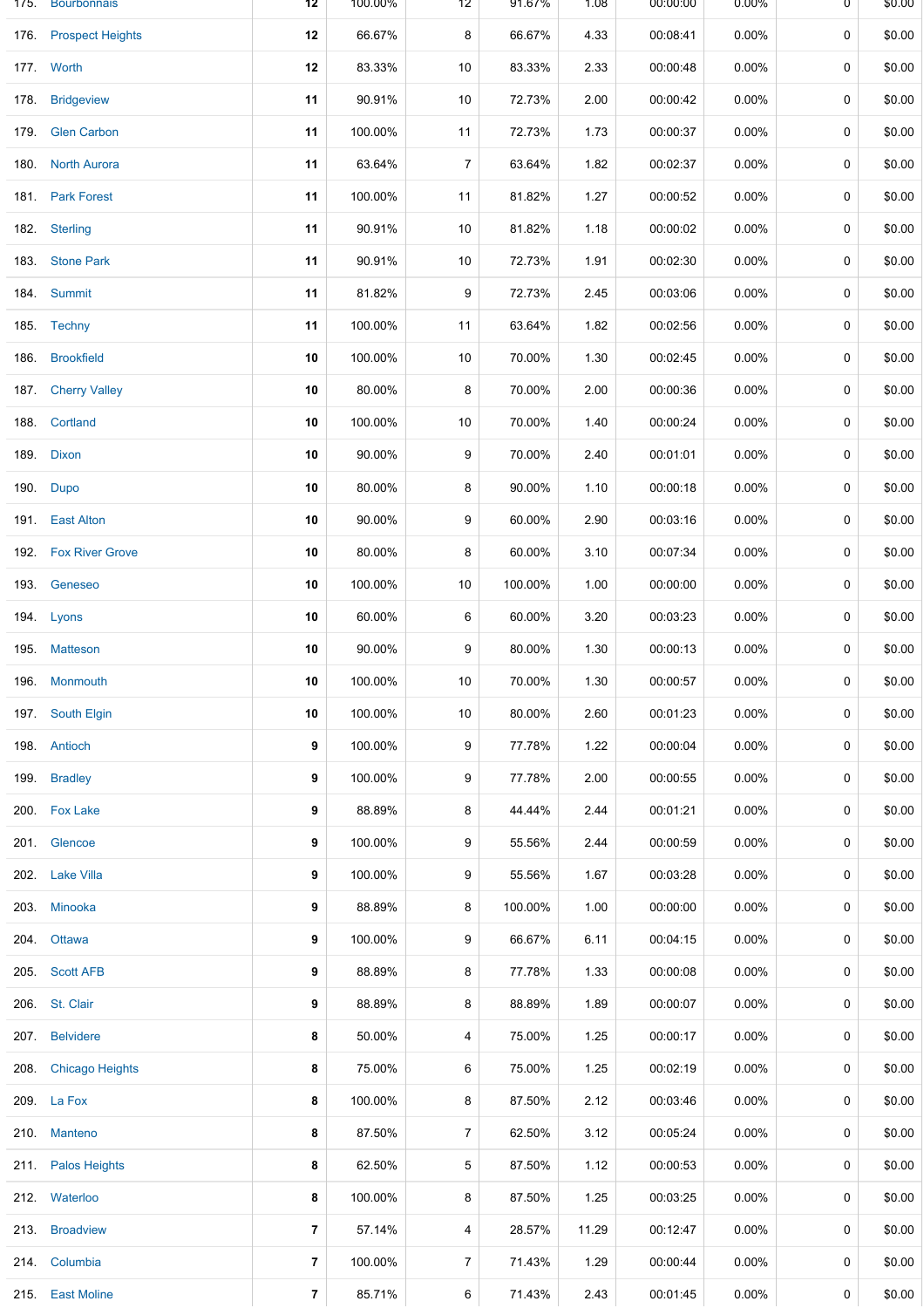| 216. | <b>Great Lakes</b>        | 7              | 57.14%  | 4                       | 57.14%  | 3.71  | 00:03:47 | 0.00%    | 0           | \$0.00 |
|------|---------------------------|----------------|---------|-------------------------|---------|-------|----------|----------|-------------|--------|
|      | 217. Kankakee             | $\overline{7}$ | 57.14%  | 4                       | 42.86%  | 3.00  | 00:00:45 | 0.00%    | 0           | \$0.00 |
|      | 218. Princeton            | 7              | 100.00% | 7                       | 85.71%  | 1.14  | 00:00:01 | $0.00\%$ | 0           | \$0.00 |
|      | 219. Riverside            | $\overline{7}$ | 71.43%  | 5                       | 42.86%  | 4.71  | 00:01:35 | 0.00%    | 0           | \$0.00 |
|      | 220. Wauconda             | 7              | 100.00% | 7                       | 85.71%  | 1.14  | 00:00:44 | 0.00%    | 0           | \$0.00 |
| 221. | Carterville               | 6              | 100.00% | 6                       | 100.00% | 1.00  | 00:00:00 | $0.00\%$ | 0           | \$0.00 |
|      | 222. Creve Coeur          | 6              | 83.33%  | 5                       | 83.33%  | 3.50  | 00:03:07 | 0.00%    | 0           | \$0.00 |
| 223. | Jerseyville               | 6              | 100.00% | 6                       | 100.00% | 1.00  | 00:00:00 | $0.00\%$ | 0           | \$0.00 |
|      | 224. Lake Bluff           | 6              | 83.33%  | 5                       | 100.00% | 1.00  | 00:00:00 | $0.00\%$ | 0           | \$0.00 |
| 225. | Monticello                | 6              | 83.33%  | 5                       | 33.33%  | 3.33  | 00:10:20 | $0.00\%$ | 0           | \$0.00 |
| 226. | Murphysboro               | 6              | 83.33%  | 5                       | 100.00% | 1.00  | 00:00:00 | $0.00\%$ | 0           | \$0.00 |
|      | 227. Paw Paw              | 6              | 66.67%  | 4                       | 50.00%  | 1.83  | 00:01:13 | $0.00\%$ | 0           | \$0.00 |
|      | 228. Pontiac              | 6              | 50.00%  | 3                       | 83.33%  | 1.83  | 00:00:56 | 0.00%    | 0           | \$0.00 |
|      | 229. Riverdale            | 6              | 66.67%  | 4                       | 66.67%  | 1.50  | 00:02:07 | $0.00\%$ | 0           | \$0.00 |
|      | 230. Taylorville          | 6              | 83.33%  | 5                       | 66.67%  | 4.33  | 00:01:40 | $0.00\%$ | 0           | \$0.00 |
|      | 231. Thornton             | 6              | 100.00% | 6                       | 100.00% | 1.00  | 00:00:00 | 0.00%    | 0           | \$0.00 |
| 232. | Northlake                 | 6              | 50.00%  | 3                       | 66.67%  | 2.00  | 00:07:00 | $0.00\%$ | 0           | \$0.00 |
|      | 233. Aledo                | 5              | 60.00%  | 3                       | 80.00%  | 3.60  | 00:10:09 | 0.00%    | 0           | \$0.00 |
| 234. | Carlinville               | 5              | 80.00%  | 4                       | 80.00%  | 1.20  | 00:00:07 | 0.00%    | 0           | \$0.00 |
| 235. | Chillicothe               | 5              | 100.00% | 5                       | 100.00% | 1.00  | 00:00:00 | 0.00%    | 0           | \$0.00 |
| 236. | <b>Country Club Hills</b> | 5              | 100.00% | 5                       | 80.00%  | 1.40  | 00:00:04 | 0.00%    | 0           | \$0.00 |
|      | 237. East St. Louis       | 5              | 80.00%  | 4                       | 80.00%  | 2.20  | 00:01:21 | 0.00%    | 0           | \$0.00 |
|      | 238. Freeport             | 5              | 100.00% | 5                       | 80.00%  | 1.20  | 00:00:19 | $0.00\%$ | 0           | \$0.00 |
|      | 239. Harvey               | 5              | 80.00%  | 4                       | 60.00%  | 6.20  | 00:09:11 | $0.00\%$ | 0           | \$0.00 |
|      | 240. Mahomet              | 5              | 40.00%  | 2                       | 60.00%  | 1.60  | 00:00:12 | $0.00\%$ | $\mathbf 0$ | \$0.00 |
|      | 241. Rantoul              | 5              | 60.00%  | 3                       | 40.00%  | 2.00  | 00:01:04 | $0.00\%$ | 0           | \$0.00 |
|      | 242. Sparta               | 5              | 100.00% | 5                       | 100.00% | 1.00  | 00:00:00 | 0.00%    | 0           | \$0.00 |
|      | 243. Centralia            | 4              | 100.00% | 4                       | 100.00% | 1.00  | 00:00:00 | $0.00\%$ | 0           | \$0.00 |
|      | 244. Channahon            | 4              | 100.00% | 4                       | 75.00%  | 1.75  | 00:00:18 | $0.00\%$ | 0           | \$0.00 |
|      | 245. Flora                | 4              | 100.00% | 4                       | 100.00% | 1.00  | 00:00:00 | $0.00\%$ | 0           | \$0.00 |
|      | 246. Golf                 | 4              | 75.00%  | 3                       | 50.00%  | 2.00  | 00:07:58 | $0.00\%$ | 0           | \$0.00 |
|      | 247. Harrisburg           | 4              | 75.00%  | 3                       | 100.00% | 1.00  | 00:00:00 | $0.00\%$ | 0           | \$0.00 |
| 248. | Ingleside                 | 4              | 100.00% | 4                       | 50.00%  | 5.50  | 00:05:52 | $0.00\%$ | 0           | \$0.00 |
|      | 249. Justice              | 4              | 100.00% | 4                       | 100.00% | 1.00  | 00:00:00 | $0.00\%$ | 0           | \$0.00 |
| 250. | <b>Madison</b>            | 4              | 75.00%  | 3                       | 100.00% | 1.00  | 00:00:00 | $0.00\%$ | 0           | \$0.00 |
|      | 251. Morris               | 4              | 100.00% | 4                       | 75.00%  | 1.25  | 00:00:53 | $0.00\%$ | 0           | \$0.00 |
|      | 252. Mount Carmel         | 4              | 100.00% | 4                       | 100.00% | 1.00  | 00:00:00 | $0.00\%$ | 0           | \$0.00 |
| 253. | <b>Newark</b>             | 4              | 100.00% | 4                       | 100.00% | 1.00  | 00:00:00 | $0.00\%$ | 0           | \$0.00 |
| 254. | <b>Olympia Fields</b>     | 4              | 100.00% | 4                       | 50.00%  | 1.75  | 00:00:18 | $0.00\%$ | 0           | \$0.00 |
|      | 255. Pawnee               | 4              | 50.00%  | $\overline{\mathbf{c}}$ | 25.00%  | 10.00 | 00:43:31 | $0.00\%$ | 0           | \$0.00 |
|      |                           |                |         |                         |         |       |          |          |             |        |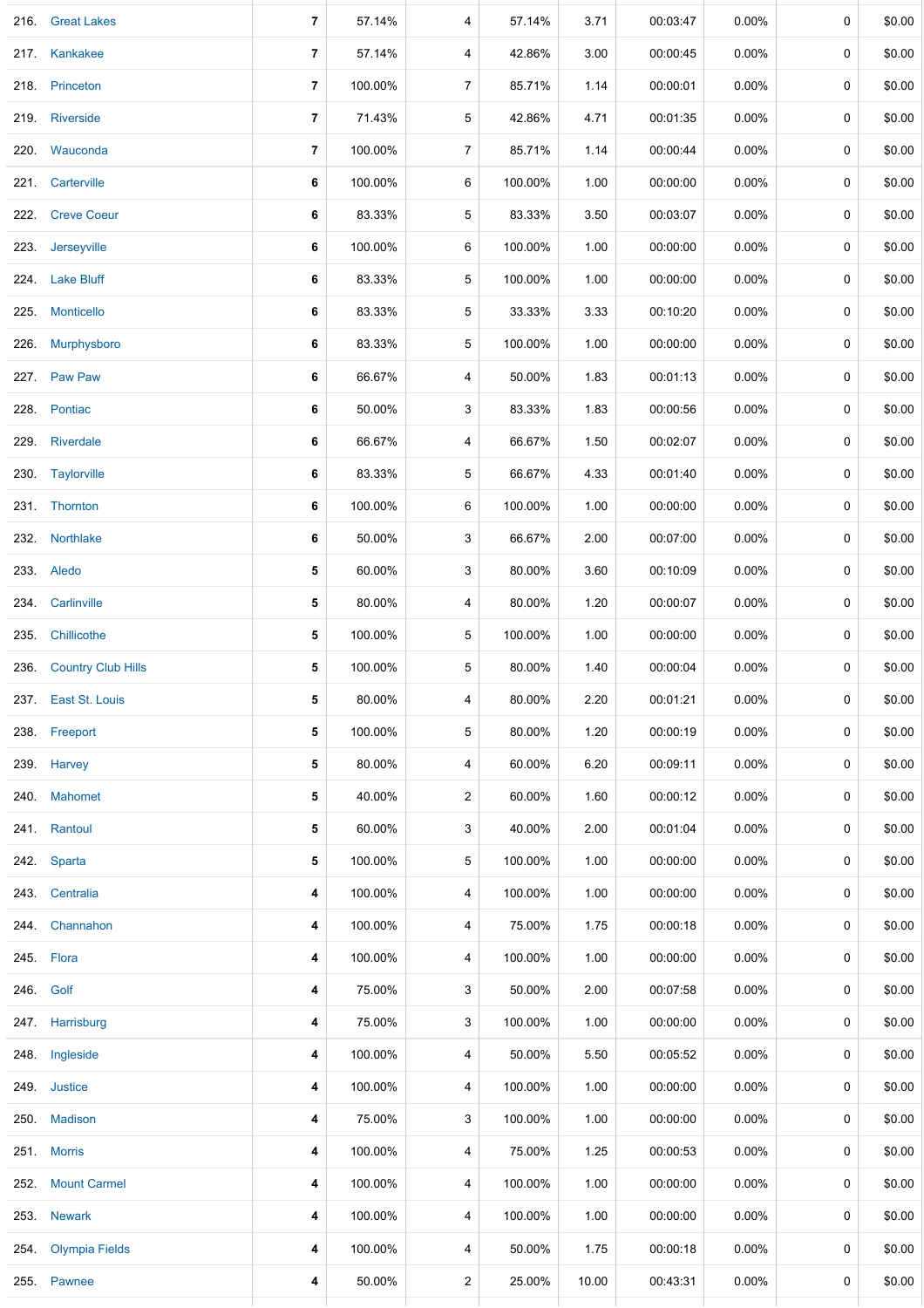| 256. | Petersburg           | 4            | 75.00%  | 3              | 25.00%   | 2.00  | 00:04:01 | 0.00%    | 0           | \$0.00 |
|------|----------------------|--------------|---------|----------------|----------|-------|----------|----------|-------------|--------|
| 257. | <b>Plato Center</b>  | 4            | 100.00% | 4              | 50.00%   | 2.00  | 00:01:29 | $0.00\%$ | 0           | \$0.00 |
|      | 258. Posen           | 4            | 100.00% | 4              | 100.00%  | 1.00  | 00:00:00 | $0.00\%$ | 0           | \$0.00 |
|      | 259. Salem           | 4            | 100.00% | 4              | 100.00%  | 1.00  | 00:00:00 | $0.00\%$ | 0           | \$0.00 |
|      | 260. Streator        | 4            | 100.00% | 4              | 75.00%   | 1.75  | 00:00:21 | $0.00\%$ | 0           | \$0.00 |
|      | 261. Yorkville       | 4            | 100.00% | 4              | 75.00%   | 1.25  | 00:05:58 | $0.00\%$ | 0           | \$0.00 |
|      | 262. Anna            | 3            | 100.00% | 3              | 66.67%   | 2.00  | 00:00:19 | $0.00\%$ | 0           | \$0.00 |
| 263. | Beardstown           | 3            | 100.00% | 3              | 66.67%   | 3.67  | 00:02:09 | $0.00\%$ | 0           | \$0.00 |
| 264. | Canton               | 3            | 100.00% | 3              | 66.67%   | 6.00  | 00:11:11 | $0.00\%$ | 0           | \$0.00 |
| 265. | Carmi                | 3            | 100.00% | 3              | 0.00%    | 2.33  | 00:01:51 | $0.00\%$ | 0           | \$0.00 |
| 266. | <b>Clinton</b>       | 3            | 100.00% | 3              | 100.00%  | 1.00  | 00:00:00 | $0.00\%$ | 0           | \$0.00 |
| 267. | Gillespie            | 3            | 100.00% | 3              | 100.00%  | 1.00  | 00:00:00 | $0.00\%$ | $\mathbf 0$ | \$0.00 |
| 268. | Greenville           | 3            | 33.33%  | $\mathbf{1}$   | 0.00%    | 17.33 | 00:20:27 | $0.00\%$ | 0           | \$0.00 |
|      | 269 Hazel Crest      | 3            | 100.00% | 3              | 66.67%   | 1.33  | 00:01:03 | 0.00%    | 0           | \$0.00 |
|      | 270. Herrin          | 3            | 100.00% | 3              | 100.00%  | 1.00  | 00:00:00 | $0.00\%$ | 0           | \$0.00 |
| 271. | <b>Hickory Hills</b> | 3            | 66.67%  | $\overline{c}$ | 100.00%  | 1.00  | 00:00:00 | $0.00\%$ | 0           | \$0.00 |
|      | 272. Hoffman         | 3            | 66.67%  | $\overline{2}$ | $0.00\%$ | 11.67 | 00:26:57 | $0.00\%$ | 0           | \$0.00 |
|      | 273. Lebanon         | 3            | 100.00% | 3              | 66.67%   | 2.33  | 00:00:18 | $0.00\%$ | $\mathbf 0$ | \$0.00 |
|      | 274. Lincoln         | 3            | 100.00% | 3              | 66.67%   | 2.00  | 00:05:59 | $0.00\%$ | 0           | \$0.00 |
|      | 275. Litchfield      | 3            | 66.67%  | 2              | 33.33%   | 20.00 | 00:13:14 | $0.00\%$ | 0           | \$0.00 |
| 276. | <b>Metropolis</b>    | 3            | 100.00% | 3              | 66.67%   | 1.67  | 00:07:20 | $0.00\%$ | 0           | \$0.00 |
|      | 277. Mossville       | 3            | 66.67%  | 2              | 100.00%  | 1.00  | 00:00:00 | $0.00\%$ | 0           | \$0.00 |
|      | 278. Plano           | 3            | 100.00% | 3              | 0.00%    | 2.67  | 00:07:30 | $0.00\%$ | 0           | \$0.00 |
|      | 279. Robinson        | 3            | 100.00% | 3              | 33.33%   | 4.67  | 00:12:29 | $0.00\%$ | 0           | \$0.00 |
| 280. | <b>South Beloit</b>  | 3            | 100.00% | 3              | 66.67%   | 1.33  | 00:00:35 | $0.00\%$ | 0           | \$0.00 |
|      | 281. Sullivan        | 3            | 100.00% | 3              | 100.00%  | 1.00  | 00:00:00 | $0.00\%$ | 0           | \$0.00 |
|      | 282. Alhambra        | 2            | 100.00% | 2              | 100.00%  | 1.00  | 00:00:00 | $0.00\%$ | 0           | \$0.00 |
|      | 283. Annawan         | 2            | 100.00% | 2              | 100.00%  | 1.00  | 00:00:00 | $0.00\%$ | 0           | \$0.00 |
|      | 284. Atlanta         | 2            | 50.00%  | $\mathbf{1}$   | 50.00%   | 8.00  | 00:05:30 | $0.00\%$ | 0           | \$0.00 |
| 285. | <b>Bement</b>        | 2            | 100.00% | 2              | 50.00%   | 2.00  | 00:00:18 | $0.00\%$ | 0           | \$0.00 |
|      | 286. Burlington      | 2            | 100.00% | $\overline{c}$ | 100.00%  | 1.00  | 00:00:00 | $0.00\%$ | 0           | \$0.00 |
|      | 287. Carlyle         | 2            | 100.00% | $\overline{2}$ | 100.00%  | 1.00  | 00:00:00 | $0.00\%$ | 0           | \$0.00 |
|      | 288. Cobden          | 2            | 100.00% | $\overline{c}$ | 100.00%  | 1.00  | 00:00:00 | $0.00\%$ | 0           | \$0.00 |
|      | 289. Colchester      | 2            | 100.00% | $\overline{c}$ | 50.00%   | 3.50  | 00:08:04 | $0.00\%$ | 0           | \$0.00 |
|      | 290. Dunlap          | 2            | 100.00% | $\overline{c}$ | 0.00%    | 5.00  | 00:01:29 | $0.00\%$ | 0           | \$0.00 |
|      | 291. Dwight          | 2            | 100.00% | $\overline{2}$ | 100.00%  | 1.00  | 00:00:00 | $0.00\%$ | 0           | \$0.00 |
|      | 292. Earlville       | 2            | 50.00%  | $\mathbf{1}$   | 50.00%   | 2.00  | 00:01:39 | $0.00\%$ | 0           | \$0.00 |
| 293. | Elizabeth            | 2            | 100.00% | $\overline{c}$ | 50.00%   | 2.00  | 00:04:55 | $0.00\%$ | 0           | \$0.00 |
|      | 294. Eureka          | 2            | 50.00%  | $\mathbf{1}$   | 50.00%   | 13.50 | 00:48:02 | 0.00%    | 0           | \$0.00 |
|      | 295. Fairfield       | 2            | 100.00% | $\overline{2}$ | 100.00%  | 1.00  | 00:00:00 | $0.00\%$ | 0           | \$0.00 |
| 296. | Galena               | $\mathbf{2}$ | 100.00% | $\mathbf{2}$   | 50.00%   | 1.50  | 00:00:03 | $0.00\%$ | 0           | \$0.00 |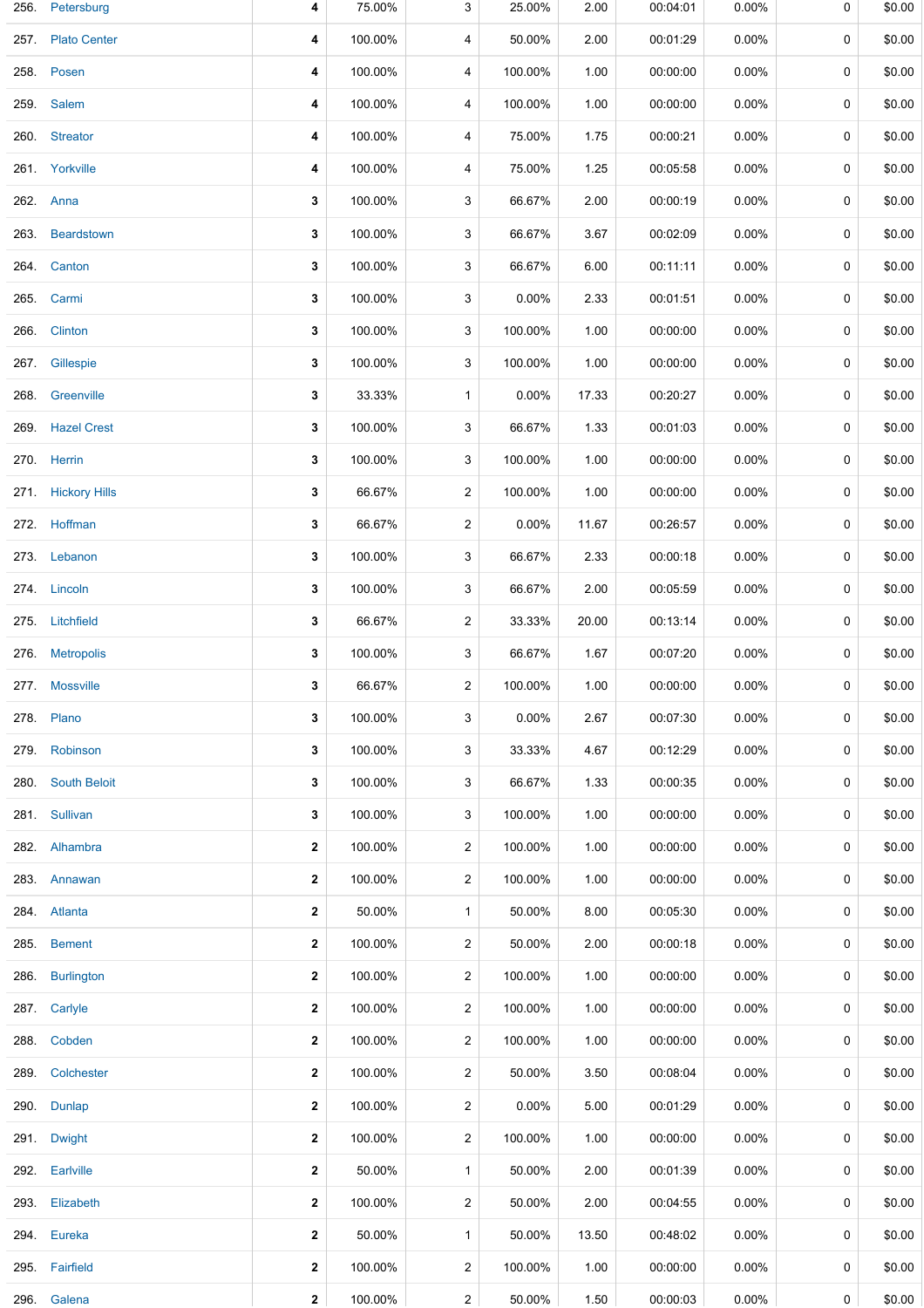| 297. | <b>Gibson City</b>     | 2                       | 100.00% | 2                       | 100.00%  | 1.00  | 00:00:00 | 0.00%    | 0 | \$0.00 |
|------|------------------------|-------------------------|---------|-------------------------|----------|-------|----------|----------|---|--------|
| 298. | Groveland              | 2                       | 50.00%  | $\mathbf{1}$            | 100.00%  | 1.00  | 00:00:00 | 0.00%    | 0 | \$0.00 |
| 299. | Hamel                  | $\overline{\mathbf{2}}$ | 100.00% | 2                       | 100.00%  | 1.00  | 00:00:00 | $0.00\%$ | 0 | \$0.00 |
|      | 300. Hebron            | 2                       | 50.00%  | $\mathbf{1}$            | 100.00%  | 1.00  | 00:00:00 | 0.00%    | 0 | \$0.00 |
|      | 301. Highland          | 2                       | 100.00% | 2                       | 100.00%  | 1.00  | 00:00:00 | $0.00\%$ | 0 | \$0.00 |
| 302. | <b>Island Lake</b>     | $\overline{\mathbf{2}}$ | 100.00% | 2                       | 50.00%   | 1.50  | 00:04:17 | $0.00\%$ | 0 | \$0.00 |
|      | 303. Kewanee           | 2                       | 100.00% | 2                       | 0.00%    | 2.50  | 00:01:58 | $0.00\%$ | 0 | \$0.00 |
|      | 304. Long Grove        | 2                       | 100.00% | 2                       | 50.00%   | 1.50  | 00:01:05 | $0.00\%$ | 0 | \$0.00 |
|      | 305. Lovington         | 2                       | 50.00%  | $\mathbf 1$             | $0.00\%$ | 4.00  | 00:02:12 | $0.00\%$ | 0 | \$0.00 |
| 306. | <b>Mackinaw</b>        | 2                       | 50.00%  | $\mathbf{1}$            | 50.00%   | 5.50  | 00:21:16 | $0.00\%$ | 0 | \$0.00 |
|      | 307. Malta             | 2                       | 100.00% | 2                       | 100.00%  | 1.00  | 00:00:00 | 0.00%    | 0 | \$0.00 |
| 308. | Manhattan              | $\overline{\mathbf{2}}$ | 100.00% | $\overline{\mathbf{c}}$ | 50.00%   | 2.00  | 00:11:43 | 0.00%    | 0 | \$0.00 |
|      | 309. Maple Park        | 2                       | 100.00% | 2                       | 100.00%  | 1.00  | 00:00:00 | 0.00%    | 0 | \$0.00 |
| 310. | <b>Maryville</b>       | $\overline{\mathbf{2}}$ | 100.00% | 2                       | 100.00%  | 1.00  | 00:00:00 | $0.00\%$ | 0 | \$0.00 |
|      | 311. Mendon            | 2                       | 100.00% | 2                       | 50.00%   | 1.50  | 00:00:53 | 0.00%    | 0 | \$0.00 |
|      | 312. Metamora          | 2                       | 100.00% | 2                       | 0.00%    | 2.00  | 00:07:52 | $0.00\%$ | 0 | \$0.00 |
|      | 313. Minonk            | 2                       | 100.00% | 2                       | 50.00%   | 4.00  | 00:06:36 | $0.00\%$ | 0 | \$0.00 |
|      | 314. Momence           | 2                       | 100.00% | 2                       | 100.00%  | 1.00  | 00:00:00 | $0.00\%$ | 0 | \$0.00 |
|      | 315. Morrison          | 2                       | 100.00% | 2                       | 100.00%  | 1.00  | 00:00:00 | $0.00\%$ | 0 | \$0.00 |
|      | 316. Peotone           | 2                       | 100.00% | 2                       | 100.00%  | 1.00  | 00:00:00 | $0.00\%$ | 0 | \$0.00 |
|      | 317. Pittsfield        | $\mathbf{2}$            | 100.00% | 2                       | 100.00%  | 1.00  | 00:00:00 | $0.00\%$ | 0 | \$0.00 |
|      | 318. Raymond           | $\mathbf{2}$            | 100.00% | 2                       | 100.00%  | 1.00  | 00:00:00 | $0.00\%$ | 0 | \$0.00 |
|      | 319. Ringwood          | 2                       | 100.00% | $\overline{2}$          | 100.00%  | 1.00  | 00:00:00 | $0.00\%$ | 0 | \$0.00 |
|      | 320. Riverton          | 2                       | 100.00% | 2                       | $0.00\%$ | 4.00  | 00:09:26 | $0.00\%$ | 0 | \$0.00 |
|      | 321 Rock Falls         | 2                       | 100.00% | $\overline{\mathbf{c}}$ | 50.00%   | 2.00  | 00:00:53 | $0.00\%$ | 0 | \$0.00 |
|      | 322. Sandwich          | $\mathbf{2}$            | 100.00% | 2                       | 100.00%  | 1.00  | 00:00:00 | $0.00\%$ | 0 | \$0.00 |
| 323. | <b>South Holland</b>   | $\overline{\mathbf{2}}$ | 100.00% | 2                       | 100.00%  | 1.00  | 00:00:00 | $0.00\%$ | 0 | \$0.00 |
| 324. | <b>Spring Grove</b>    | 2                       | 100.00% | 2                       | 100.00%  | 1.00  | 00:00:00 | $0.00\%$ | 0 | \$0.00 |
| 325. | <b>Stillman Valley</b> | 2                       | 100.00% | 2                       | 0.00%    | 22.50 | 00:40:05 | 0.00%    | 0 | \$0.00 |
|      | 326. Tuscola           | 2                       | 100.00% | 2                       | 100.00%  | 1.00  | 00:00:00 | 0.00%    | 0 | \$0.00 |
|      | 327. Venice            | 2                       | 100.00% | 2                       | 100.00%  | 1.00  | 00:00:00 | $0.00\%$ | 0 | \$0.00 |
|      | 328. Willow Springs    | 2                       | 100.00% | 2                       | 100.00%  | 1.00  | 00:00:00 | $0.00\%$ | 0 | \$0.00 |
| 329. | Winnebago              | 2                       | 50.00%  | $\mathbf{1}$            | 100.00%  | 1.00  | 00:00:00 | $0.00\%$ | 0 | \$0.00 |
| 330. | <b>Burr Ridge</b>      | $\mathbf 2$             | 100.00% | 2                       | 50.00%   | 1.50  | 00:00:14 | $0.00\%$ | 0 | \$0.00 |
|      | 331. Cahokia           | $\mathbf 2$             | 100.00% | 2                       | 50.00%   | 1.50  | 00:00:11 | $0.00\%$ | 0 | \$0.00 |
|      | 332 Green Oaks         | $\mathbf 2$             | 100.00% | 2                       | 50.00%   | 7.00  | 00:04:44 | $0.00\%$ | 0 | \$0.00 |
|      | 333. Homer Glen        | 2                       | 100.00% | 2                       | 0.00%    | 2.50  | 00:00:33 | $0.00\%$ | 0 | \$0.00 |
| 334. | <b>Riverwoods</b>      | 2                       | 100.00% | 2                       | 100.00%  | 1.00  | 00:00:00 | $0.00\%$ | 0 | \$0.00 |
|      | 335. Shorewood         | 2                       | 100.00% | 2                       | 100.00%  | 1.00  | 00:00:00 | $0.00\%$ | 0 | \$0.00 |
|      | 336. Wilmington        | 2                       | 50.00%  | $\mathbf{1}$            | 50.00%   | 2.00  | 00:02:31 | $0.00\%$ | 0 | \$0.00 |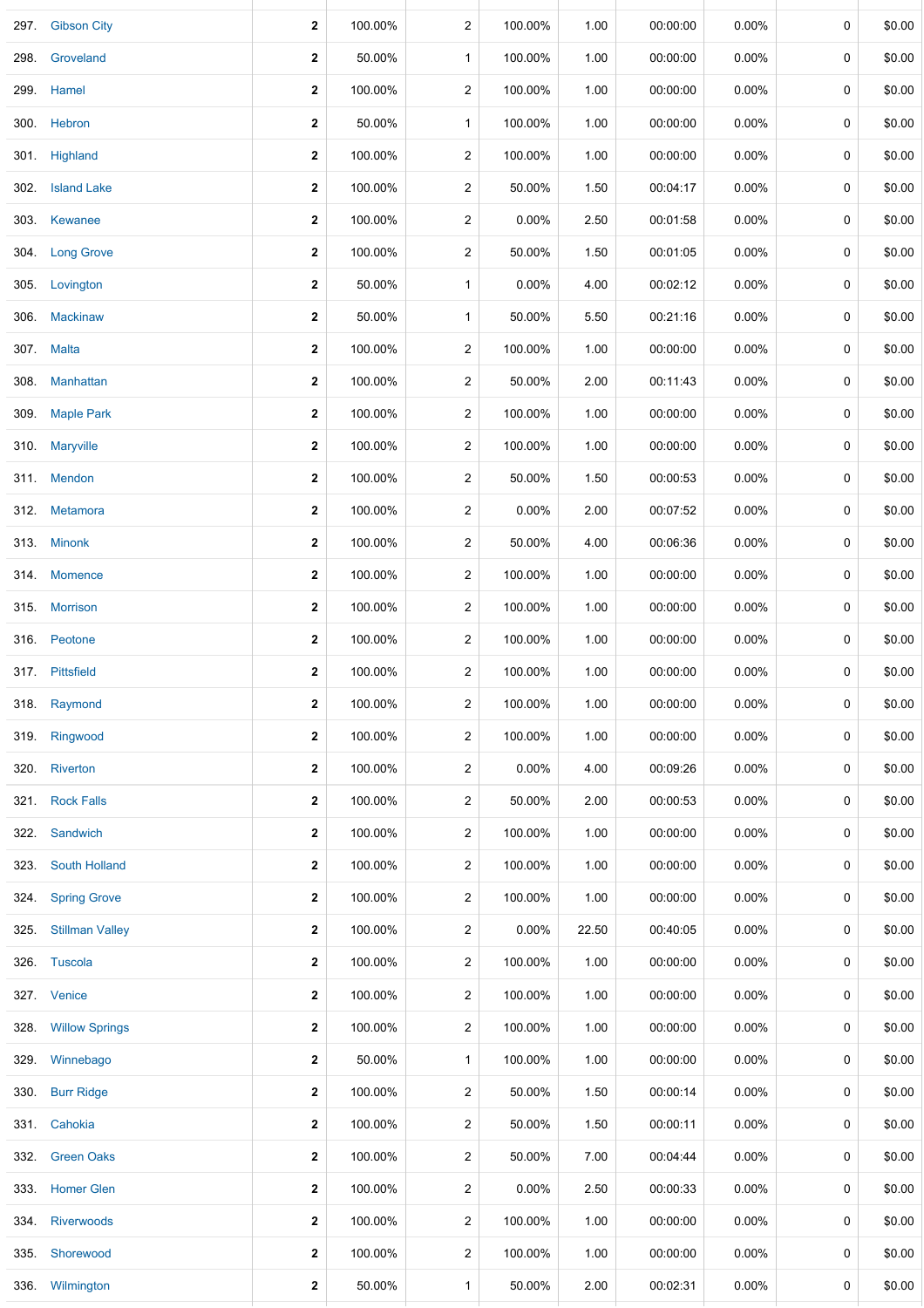|      | 337. Apple River     | 1 | 100.00% | $\mathbf{1}$ | 100.00%  | 1.00  | 00:00:00        | $0.00\%$ | 0           | \$0.00 |
|------|----------------------|---|---------|--------------|----------|-------|-----------------|----------|-------------|--------|
| 338. | <b>Beecher</b>       | 1 | 100.00% | $\mathbf{1}$ | 100.00%  | 1.00  | 00:00:00        | $0.00\%$ | 0           | \$0.00 |
| 339. | <b>Benton</b>        | 1 | 100.00% | $\mathbf{1}$ | 100.00%  | 1.00  | 00:00:00        | $0.00\%$ | 0           | \$0.00 |
| 340. | <b>Bethalto</b>      | 1 | 100.00% | $\mathbf{1}$ | 100.00%  | 1.00  | 00:00:00        | $0.00\%$ | 0           | \$0.00 |
|      | 341. Biggsville      | 1 | 0.00%   | 0            | 100.00%  | 1.00  | 00:00:00        | $0.00\%$ | 0           | \$0.00 |
| 342. | <b>Bismarck</b>      | 1 | 100.00% | $\mathbf{1}$ | 100.00%  | 1.00  | 00:00:00        | $0.00\%$ | 0           | \$0.00 |
| 343. | <b>Braceville</b>    | 1 | 100.00% | $\mathbf 1$  | 100.00%  | 1.00  | 00:00:00        | $0.00\%$ | 0           | \$0.00 |
| 344. | <b>Breese</b>        | 1 | 100.00% | 1            | 100.00%  | 1.00  | 00:00:00        | $0.00\%$ | 0           | \$0.00 |
| 345. | <b>Chester</b>       | 1 | 100.00% | $\mathbf{1}$ | 100.00%  | 1.00  | 00:00:00        | $0.00\%$ | 0           | \$0.00 |
|      | 346. Colfax          | 1 | 100.00% | $\mathbf{1}$ | 100.00%  | 1.00  | 00:00:00        | $0.00\%$ | 0           | \$0.00 |
|      | 347. Crossville      | 1 | 100.00% | $\mathbf{1}$ | 100.00%  | 1.00  | 00:00:00        | $0.00\%$ | 0           | \$0.00 |
|      | 348. DePue           | 1 | 100.00% | $\mathbf{1}$ | 100.00%  | 1.00  | 00:00:00        | $0.00\%$ | 0           | \$0.00 |
| 349. | <b>Dieterich</b>     | 1 | 100.00% | $\mathbf{1}$ | 100.00%  | 1.00  | 00:00:00        | $0.00\%$ | 0           | \$0.00 |
| 350. | Donovan              | 1 | 100.00% | $\mathbf{1}$ | 100.00%  | 1.00  | 00:00:00        | 0.00%    | 0           | \$0.00 |
|      | 351. El Paso         | 1 | 100.00% | $\mathbf{1}$ | 100.00%  | 1.00  | 00:00:00        | $0.00\%$ | 0           | \$0.00 |
|      | 352. Elsah           | 1 | 100.00% | $\mathbf 1$  | $0.00\%$ | 5.00  | 00:04:50        | $0.00\%$ | 0           | \$0.00 |
| 353. | Elwood               | 1 | 100.00% | $\mathbf{1}$ | 100.00%  | 1.00  | 00:00:00        | $0.00\%$ | 0           | \$0.00 |
| 354. | Energy               | 1 | 100.00% | $\mathbf{1}$ | 100.00%  | 1.00  | 00:00:00        | 0.00%    | 0           | \$0.00 |
| 355. | Farmington           | 1 | 100.00% | $\mathbf{1}$ | 100.00%  | 1.00  | 00:00:00        | $0.00\%$ | 0           | \$0.00 |
|      | 356. Forsyth         | 1 | 100.00% | $\mathbf{1}$ | 100.00%  | 1.00  | 00:00:00        | 0.00%    | 0           | \$0.00 |
|      | 357 Freeburg         | 1 | 100.00% | $\mathbf{1}$ | $0.00\%$ | 6.00  | 00:11:54        | 0.00%    | 0           | \$0.00 |
|      | 358. Fulton          | 1 | 100.00% | $\mathbf{1}$ | 100.00%  | 1.00  | 00:00:00        | $0.00\%$ | 0           | \$0.00 |
|      | 359. Genoa           | 1 | 100.00% | $\mathbf{1}$ | 100.00%  | 1.00  | 00:00:00        | $0.00\%$ | $\mathbf 0$ | \$0.00 |
|      | 360. Glenwood        | 1 | 100.00% | $\mathbf{1}$ | 100.00%  | 1.00  | 00:00:00        | $0.00\%$ | 0           | \$0.00 |
|      | 361. Godfrey         | 1 | 100.00% | $\mathbf{1}$ | 100.00%  | 1.00  | 00:00:00        | $0.00\%$ | 0           | \$0.00 |
|      | 362. Golconda        | 1 | 100.00% | $\mathbf{1}$ | 100.00%  | 1.00  | 00:00:00        | $0.00\%$ | 0           | \$0.00 |
|      | 363. Goodfield       | 1 | 100.00% | $\mathbf{1}$ | 0.00%    | 6.00  | 00:14:36        | $0.00\%$ | 0           | \$0.00 |
|      | 364. Goreville       | 1 | 100.00% | $\mathbf{1}$ | 100.00%  | 1.00  | 00:00:00        | $0.00\%$ | 0           | \$0.00 |
|      | 365. Grafton         | 1 | 100.00% | $\mathbf{1}$ | 100.00%  | 1.00  | 00:00:00        | $0.00\%$ | 0           | \$0.00 |
|      | 366. Grant Park      | 1 | 100.00% | $\mathbf{1}$ | $0.00\%$ | 2.00  | 00:03:09        | $0.00\%$ | 0           | \$0.00 |
|      | 367 Greenview        | 1 | 100.00% | $\mathbf{1}$ | $0.00\%$ | 2.00  | 00:00:28        | $0.00\%$ | 0           | \$0.00 |
|      | 368. Hanna City      | 1 | 100.00% | $\mathbf{1}$ | 100.00%  | 1.00  | 00:00:00        | $0.00\%$ | 0           | \$0.00 |
|      | 369. Harvard         | 1 | 100.00% | $\mathbf{1}$ | 100.00%  | 1.00  | 00:00:00        | $0.00\%$ | 0           | \$0.00 |
|      | 370. Havana          | 1 | 100.00% | $\mathbf{1}$ | 100.00%  | 1.00  | 00:00:00        | $0.00\%$ | 0           | \$0.00 |
|      | 371. Herscher        | 1 | 100.00% | $\mathbf{1}$ | 100.00%  | 1.00  | 00:00:00        | $0.00\%$ | 0           | \$0.00 |
|      | 372. Heyworth        | 1 | 100.00% | $\mathbf{1}$ | 100.00%  | 1.00  | 00:00:00        | $0.00\%$ | 0           | \$0.00 |
|      | 373. Hillsboro       | 1 | 100.00% | $\mathbf{1}$ | $0.00\%$ | 16.00 | 00:25:27        | $0.00\%$ | 0           | \$0.00 |
|      | 374. Hudson          | 1 | 100.00% | $\mathbf{1}$ | 100.00%  | 1.00  | 00:00:00        | $0.00\%$ | 0           | \$0.00 |
|      | 375. Hurst           | 1 | 100.00% | $\mathbf{1}$ | 100.00%  | 1.00  | 00:00:00        | $0.00\%$ | 0           | \$0.00 |
|      | 376. Illiopolis      | 1 | 100.00% | $\mathbf{1}$ | 100.00%  | 1.00  | 00:00:00        | $0.00\%$ | $\Omega$    | \$0.00 |
| 377  | <b>Inhneton City</b> | 1 | 100.00% | $\mathbf{1}$ | በ በበ%    | 3 UU  | <b>UU-CU-UU</b> | U UUN    | $\cap$      | \$0.00 |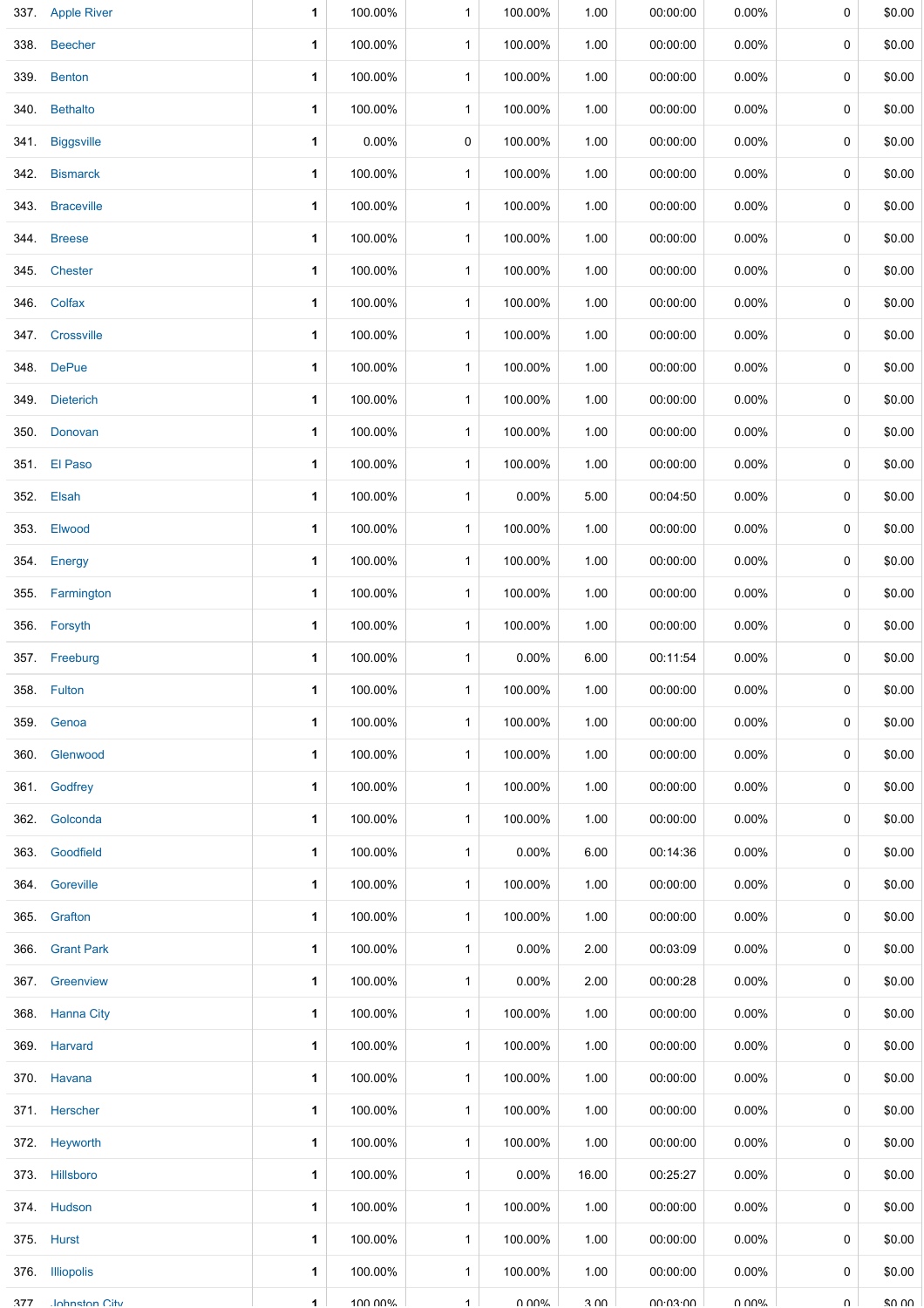|      | <b>JUILIJIUI UIT</b>   |   | 100.0070 |              | <b>0.000</b> | v.vv | 00.00.00 | <b>0.0070</b> |             | ψυ.υυ  |
|------|------------------------|---|----------|--------------|--------------|------|----------|---------------|-------------|--------|
|      | 378. Kingston          | 1 | 100.00%  | $\mathbf{1}$ | 100.00%      | 1.00 | 00:00:00 | $0.00\%$      | $\mathbf 0$ | \$0.00 |
| 379. | Kirkland               | 1 | 100.00%  | $\mathbf{1}$ | 100.00%      | 1.00 | 00:00:00 | $0.00\%$      | 0           | \$0.00 |
|      | 380. LaSalle           | 1 | 100.00%  | $\mathbf{1}$ | 100.00%      | 1.00 | 00:00:00 | $0.00\%$      | 0           | \$0.00 |
|      | 381. Le Roy            | 1 | 100.00%  | $\mathbf{1}$ | 100.00%      | 1.00 | 00:00:00 | $0.00\%$      | 0           | \$0.00 |
|      | 382. Lewistown         | 1 | 100.00%  | $\mathbf{1}$ | 100.00%      | 1.00 | 00:00:00 | $0.00\%$      | 0           | \$0.00 |
|      | 383. Lexington         | 1 | 100.00%  | $\mathbf{1}$ | 100.00%      | 1.00 | 00:00:00 | 0.00%         | 0           | \$0.00 |
|      | 384. Logan             | 1 | 100.00%  | $\mathbf 1$  | 100.00%      | 1.00 | 00:00:00 | $0.00\%$      | 0           | \$0.00 |
| 385. | <b>Machesney Park</b>  | 1 | 100.00%  | $\mathbf{1}$ | 100.00%      | 1.00 | 00:00:00 | 0.00%         | 0           | \$0.00 |
| 386. | <b>Macon</b>           | 1 | 100.00%  | $\mathbf{1}$ | 100.00%      | 1.00 | 00:00:00 | $0.00\%$      | 0           | \$0.00 |
|      | 387. Mapleton          | 1 | 100.00%  | $\mathbf{1}$ | 100.00%      | 1.00 | 00:00:00 | $0.00\%$      | 0           | \$0.00 |
|      | 388. Marengo           | 1 | 100.00%  | $\mathbf{1}$ | 0.00%        | 2.00 | 00:00:32 | $0.00\%$      | 0           | \$0.00 |
| 389. | <b>Mascoutah</b>       | 1 | 100.00%  | $\mathbf{1}$ | 100.00%      | 1.00 | 00:00:00 | 0.00%         | 0           | \$0.00 |
| 390. | <b>Mason City</b>      | 1 | 100.00%  | $\mathbf{1}$ | 100.00%      | 1.00 | 00:00:00 | $0.00\%$      | 0           | \$0.00 |
|      | 391. Nashville         | 1 | 100.00%  | $\mathbf{1}$ | 100.00%      | 1.00 | 00:00:00 | $0.00\%$      | 0           | \$0.00 |
| 392. | <b>Nauvoo</b>          | 1 | 100.00%  | $\mathbf{1}$ | 100.00%      | 1.00 | 00:00:00 | $0.00\%$      | 0           | \$0.00 |
|      | 393. Patoka            | 1 | 100.00%  | $\mathbf{1}$ | 100.00%      | 1.00 | 00:00:00 | $0.00\%$      | 0           | \$0.00 |
| 394. | Pecatonica             | 1 | 100.00%  | $\mathbf{1}$ | 100.00%      | 1.00 | 00:00:00 | $0.00\%$      | 0           | \$0.00 |
| 395. | Pinckneyville          | 1 | 100.00%  | $\mathbf{1}$ | 0.00%        | 2.00 | 00:00:13 | $0.00\%$      | 0           | \$0.00 |
| 396. | <b>Pleasant Plains</b> | 1 | 100.00%  | $\mathbf{1}$ | 100.00%      | 1.00 | 00:00:00 | 0.00%         | 0           | \$0.00 |
|      | 397. Poplar Grove      | 1 | 100.00%  | $\mathbf{1}$ | 0.00%        | 2.00 | 00:00:35 | $0.00\%$      | 0           | \$0.00 |
|      | 398. Port Byron        | 1 | 100.00%  | $\mathbf{1}$ | 100.00%      | 1.00 | 00:00:00 | $0.00\%$      | 0           | \$0.00 |
| 399. | <b>Red Bud</b>         | 1 | 100.00%  | $\mathbf{1}$ | 100.00%      | 1.00 | 00:00:00 | 0.00%         | 0           | \$0.00 |
|      | 400 Richton Park       | 1 | 100.00%  | $\mathbf{1}$ | 100.00%      | 1.00 | 00:00:00 | $0.00\%$      | 0           | \$0.00 |
|      | 401. Roanoke           | 1 | 100.00%  | $\mathbf{1}$ | 100.00%      | 1.00 | 00:00:00 | $0.00\%$      | 0           | \$0.00 |
|      | 402. Rochelle          | 1 | 100.00%  | $\mathbf{1}$ | 100.00%      | 1.00 | 00:00:00 | $0.00\%$      | 0           | \$0.00 |
|      | 403. Rome              | 1 | 100.00%  | $\mathbf{1}$ | 100.00%      | 1.00 | 00:00:00 | $0.00\%$      | 0           | \$0.00 |
|      | 404. Rushville         | 1 | 100.00%  | $\mathbf{1}$ | 100.00%      | 1.00 | 00:00:00 | $0.00\%$      | 0           | \$0.00 |
|      | 405. Savoy             | 1 | 100.00%  | $\mathbf{1}$ | 0.00%        | 2.00 | 00:00:19 | $0.00\%$      | 0           | \$0.00 |
|      | 406. Smithton          | 1 | 100.00%  | $\mathbf{1}$ | 100.00%      | 1.00 | 00:00:00 | $0.00\%$      | 0           | \$0.00 |
|      | 407. St. Jacob         | 1 | 100.00%  | $\mathbf{1}$ | 100.00%      | 1.00 | 00:00:00 | $0.00\%$      | 0           | \$0.00 |
|      | 408. St. Libory        | 1 | $0.00\%$ | 0            | 0.00%        | 2.00 | 00:01:19 | $0.00\%$      | 0           | \$0.00 |
|      | 409. Staunton          | 1 | 100.00%  | $\mathbf{1}$ | 0.00%        | 4.00 | 00:03:53 | $0.00\%$      | 0           | \$0.00 |
|      | 410. Steeleville       | 1 | 100.00%  | $\mathbf{1}$ | 100.00%      | 1.00 | 00:00:00 | $0.00\%$      | 0           | \$0.00 |
|      | 411 Strasburg          | 1 | 100.00%  | $\mathbf{1}$ | 100.00%      | 1.00 | 00:00:00 | $0.00\%$      | 0           | \$0.00 |
|      | 412. Tolono            | 1 | 100.00%  | $\mathbf{1}$ | 100.00%      | 1.00 | 00:00:00 | $0.00\%$      | 0           | \$0.00 |
|      | 413. Toluca            | 1 | 100.00%  | $\mathbf{1}$ | 100.00%      | 1.00 | 00:00:00 | $0.00\%$      | 0           | \$0.00 |
|      | 414. Tonica            | 1 | 100.00%  | $\mathbf{1}$ | 100.00%      | 1.00 | 00:00:00 | $0.00\%$      | 0           | \$0.00 |
|      | 415. Tremont           | 1 | 100.00%  | $\mathbf{1}$ | 100.00%      | 1.00 | 00:00:00 | $0.00\%$      | 0           | \$0.00 |
|      | 416. Trenton           | 1 | 100.00%  | $\mathbf{1}$ | 100.00%      | 1.00 | 00:00:00 | $0.00\%$      | 0           | \$0.00 |
|      | 417 Vandalia           | 1 | 100.00%  | $\mathbf{1}$ | 100.00%      | 1.00 | 00:00:00 | $0.00\%$      | 0           | \$0.00 |